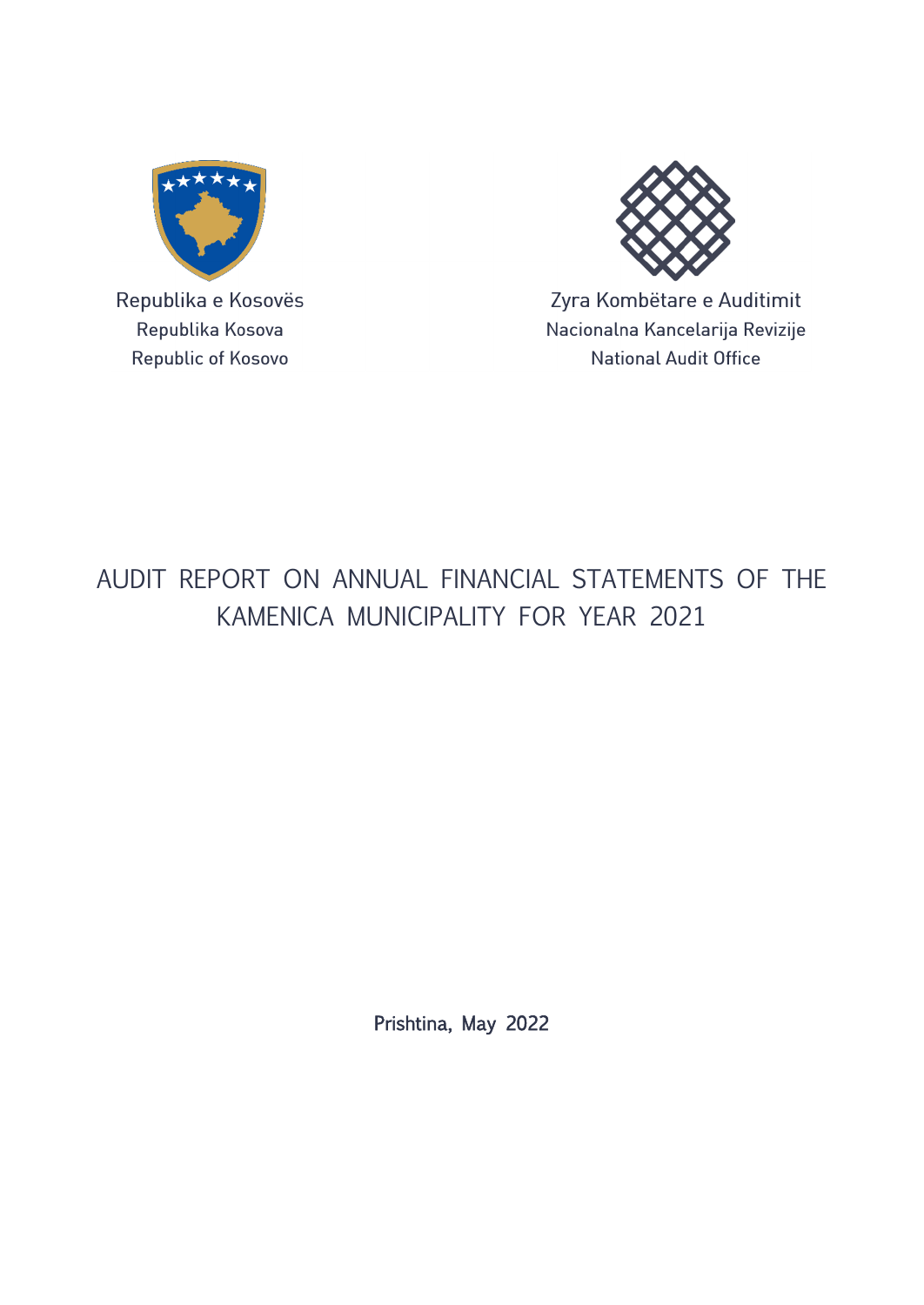# TABLE OF CONTENT

| $\mathbf{3}$ |                                                                                           |  |
|--------------|-------------------------------------------------------------------------------------------|--|
|              |                                                                                           |  |
|              | Annex I: Letter of confirmation/ Comments of BO regarding the audit report<br>(if any).18 |  |
|              | Annex II: Explanation regarding different types of opinion applied by NAO and             |  |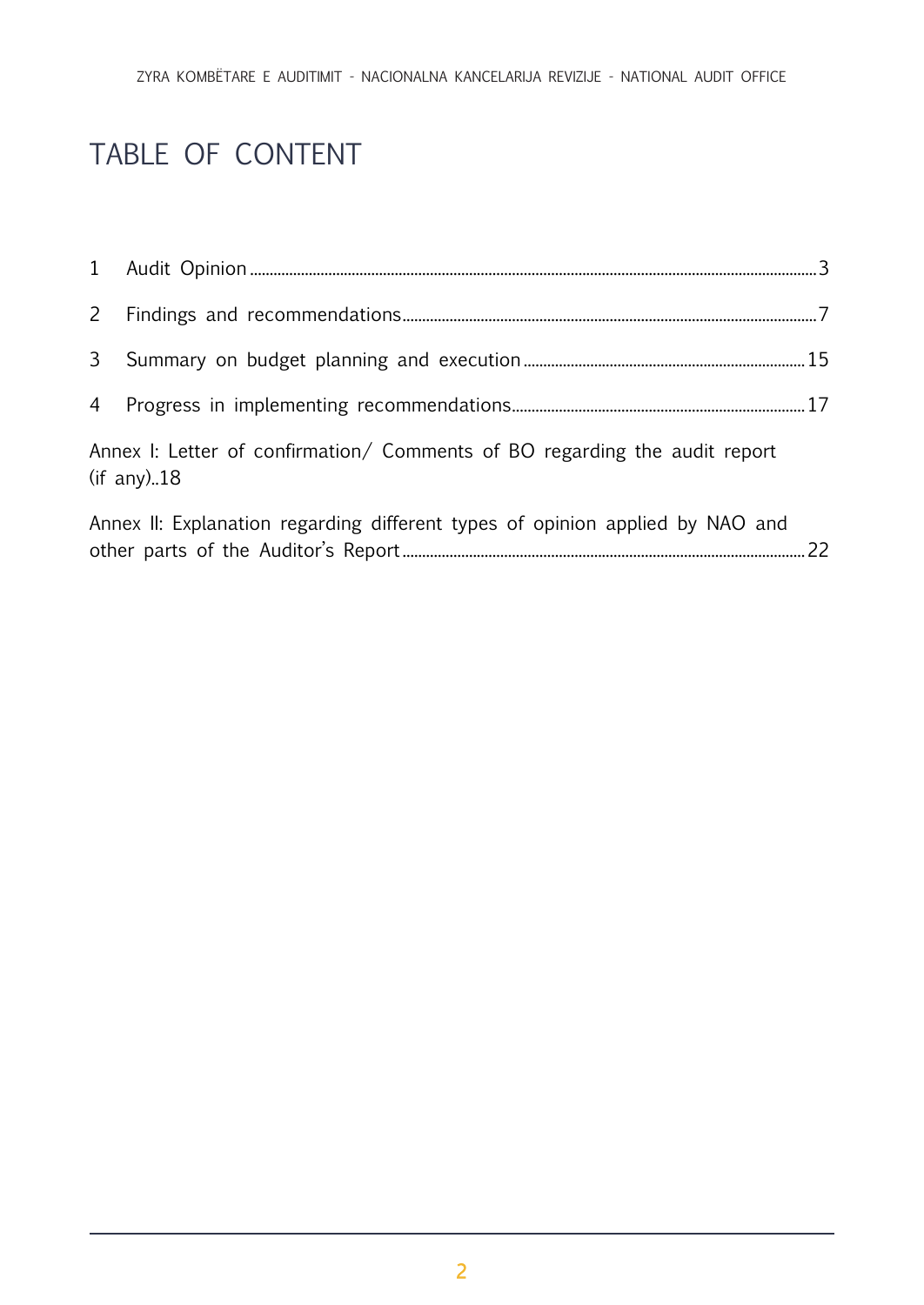# <span id="page-2-0"></span>1 Audit Opinion

We have completed the audit of the financial statements of Kamenica Municipality for the year ended on 31 December 2021 in accordance with the Law on the National Audit Office of the Republic of Kosovo and International Standards of Supreme Audit Institutions (ISSAIs). The audit was mainly conducted to enable us to express an opinion the financial statements and conclusion on compliance with authorities<sup>1</sup>.

## Unmodified Opinion on Annual Financial Statements

We have audited the annual financial statements of the Kamenica Municipality, which comprise the statement of cash receipts and payments; budget execution report; and explanatory notes to financial statements, including a summary of significant accounting policies and other reports<sup>2</sup>, for the year ended as at 31 December 2021.

In our opinion, the annual financial statements of the Kamenica Municipality give a true and fair view in all material respects, in accordance with International Public Sector Accounting Standards under cash-based accounting.

## Basis for Opinion

We conducted our audit in accordance with International Standards of Supreme Audit Institutions (ISSAIs). Our responsibilities under those standards are further described in the Auditor's Responsibilities for the Audit of the Financial Statements section of our report. NAO is independent from the auditee in accordance with INTOSAI-P-10, ISSAI 130, NAO Code of Ethics, and other requirements relevant to our audit of the budget organisations' AFS. We believe that the audit evidence we have obtained is sufficient and appropriate to provide a basis for our opinion.

## Audit Conclusion on Compliance

We have also audited if the processes and accompanying transactions are in compliance with the established audit criteria arising from the legislation applicable for the auditee as regards making use of financial resources.

<sup>&</sup>lt;sup>1</sup> Compliance with authorities – compliance with all the public sector laws, rules, regulations, and relevant standards and good practices

<sup>&</sup>lt;sup>2</sup> Other reports are required under Article 8 of Regulation no.01/2017 on Annual Financial Report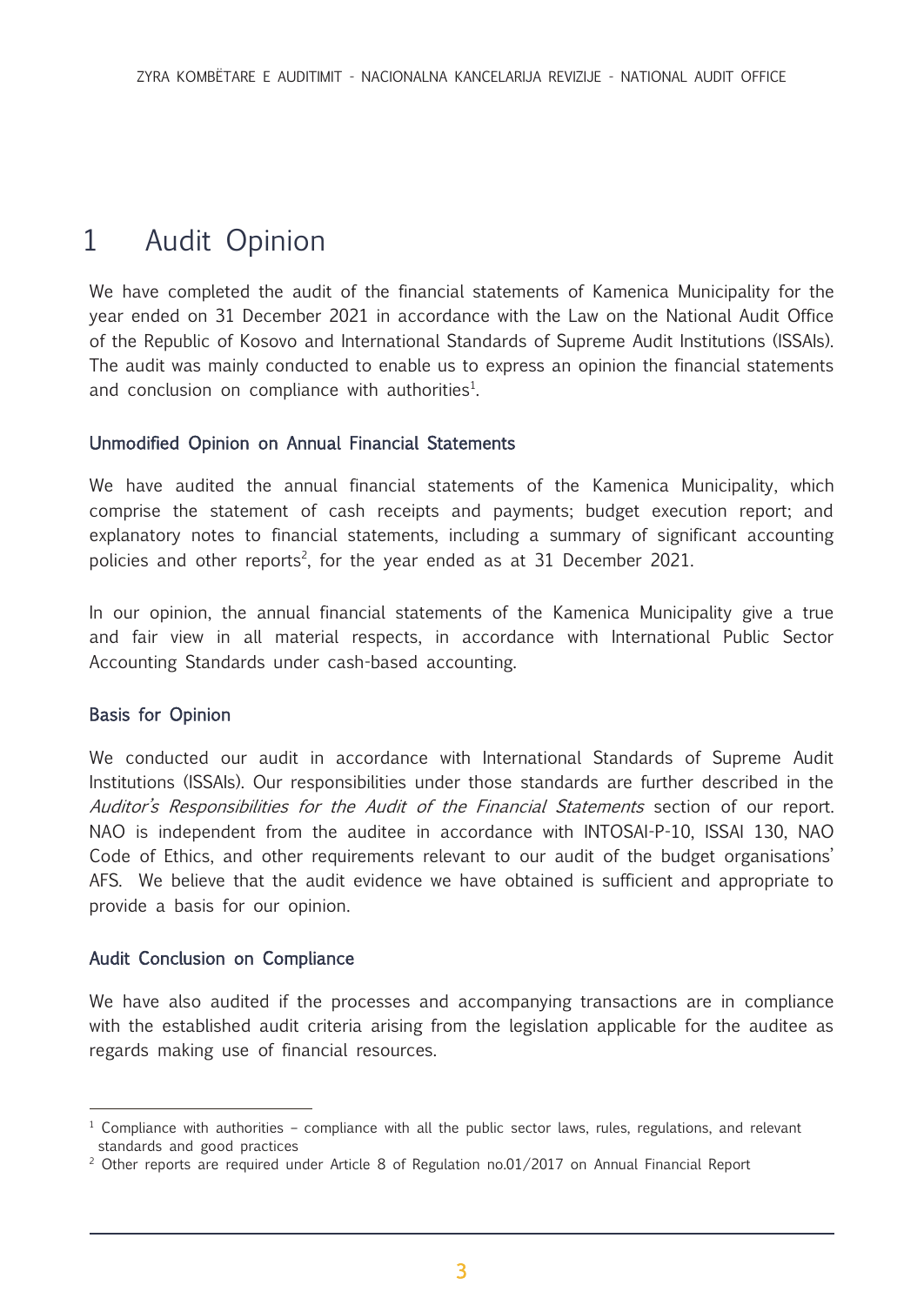In our opinion, except for the effects of matters described in the Basis for Conclusion on Compliance section of our report, transactions carried out in the process of execution of Municipality of Kamenica's budget have been, in all material respects, in compliance with the established audit criteria arising from the legislation applicable for the auditee as regards making use of financial resources.

## Basis for the Conclusion

- A1 In Wages and Salaries we found discrepancies between the work attendance and payments which result in an overpayment of €29,297;
- A2 Weaknesses in recruitment process;
- A3 We identified two capital projects in which there were changes in the executed quantities in some items, increasing/decreasing the contracted quantity, or by not executing at all the contracted items in some cases. There were no approvals from the Chief Administrative Officer (CAO) for these changes.

## For more, see sub-chapter 2.1 Issues with impact on the compliance conclusion

We conducted our audit in accordance with International Standards of Supreme Audit Institutions (ISSAIs). Our responsibilities under those standards are further described in the Auditor's Responsibilities for the Audit of the Financial Statements section of our report. NAO is independent from the auditee in accordance with INTOSAI-P 10, ISSAI 130, NAO Code of Ethics, and other requirements relevant to our audit of the budget organisations' AFS. We believe that the audit evidence we have obtained is sufficient and appropriate to provide a basis for our conclusion.

# Responsibilities of Management and Those Charged with Governance for the Annual Financial **Statements**

The Mayor is responsible for the preparation and fair presentation of financial statements in accordance with the International Public Sector Accounting Standards – Financial reporting under the cash basis of accounting. In addition, the Mayor is responsible for establishing internal controls which he determines are necessary to enable the preparation of financial statements that are free from material misstatements, whether due to fraud or error. This includes the fulfilment of requirements of the Law no.03/L-048 on Public Finance Management and Accountability and Regulation no.01/2017 on Annual Financial Reporting of Budget Organisations.

The Mayor is responsible to ensure the oversight of the Municipality of Kamenica's financial reporting process.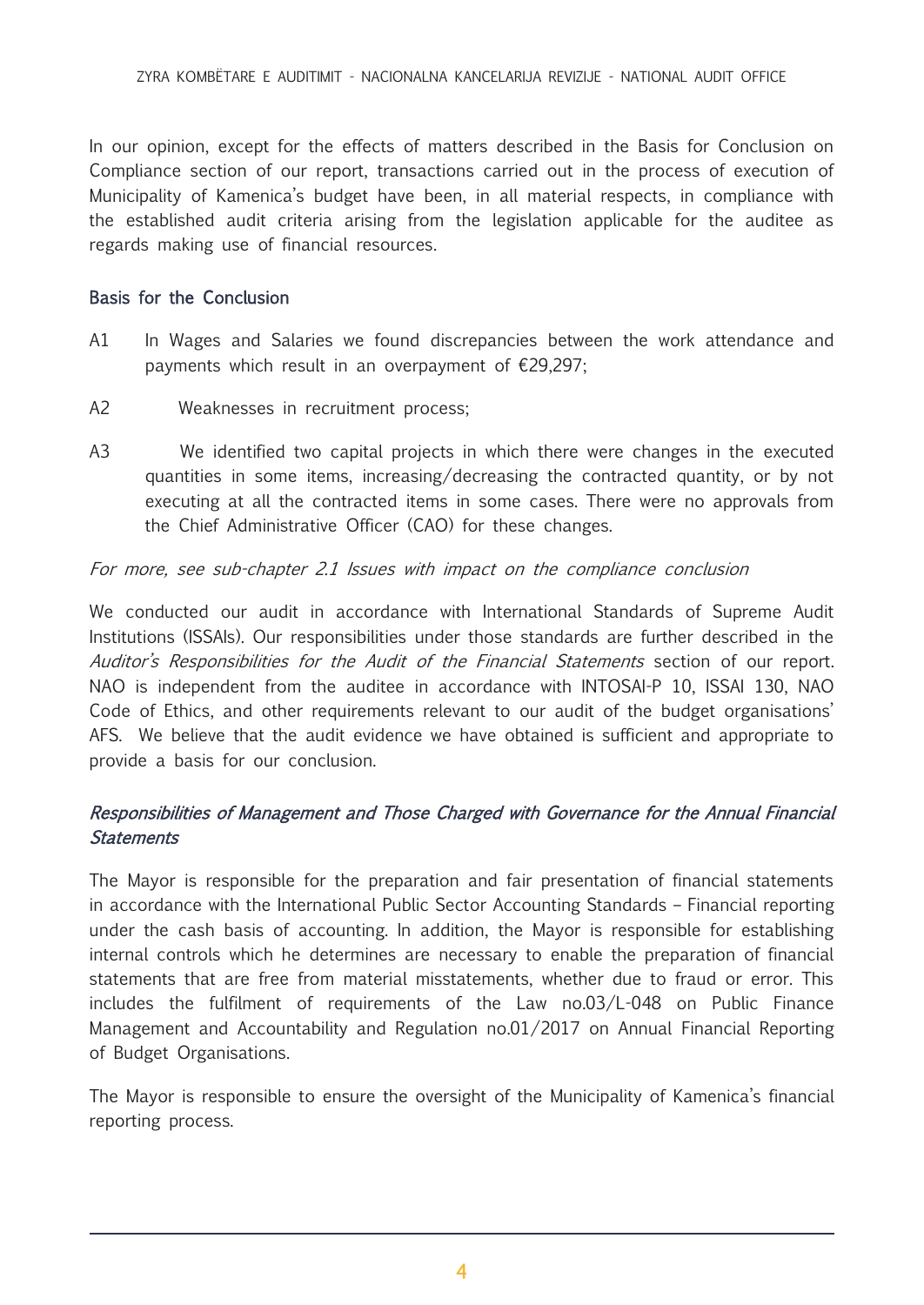## Management's Responsibility for Compliance

Kamenica Municipality's Management is also responsible for the use of the Municipality's financial resources in compliance with the Law on Public Financial Management and Accountability, and all other applicable rules and regulations.<sup>3</sup>

### Auditor General's Responsibility for the audit of AFS

Our objectives are to obtain reasonable assurance about whether the financial statements as a whole are free from material misstatement, whether due to fraud or error, and to issue an auditor's report that includes our opinion. Reasonable assurance is a high level of assurance, but is not a guarantee that an audit conducted in accordance with ISSAIs will always detect a material misstatement when it exists. Misstatements can arise from fraud or error and are considered material if, individually or in the aggregate, they could reasonably be expected to influence the economic decisions of users taken on the basis of these financial statements.

Our objective is also to express an audit opinion on compliance of respective Municipality of Kamenica's authorities with the established audit criteria arising from the legislation applicable for the auditee as regards making use of financial resources.

As part of an audit in accordance with the Law on NAO and ISSAIs, we exercise professional judgment and maintain professional scepticism throughout the audit. We also:

- Identify and assess the risks of material misstatement of the financial statements, whether due to fraud or error, design and perform audit procedures responsive to those risks, and obtain audit evidence that is sufficient and appropriate to provide a basis for our opinion. The risk of not detecting a material misstatement resulting from fraud is higher than for one resulting from error, as fraud may involve collusion, forgery, intentional omissions, misrepresentations, or the override of internal control.
- Identify and assess the risks of non-compliance with authorities, whether due to fraud or error, design and perform audit procedures responsive to those risks, and obtain audit evidence that is sufficient and appropriate to provide a basis for our opinion on compliance with authorities. The risk of not detecting an incidence of non-compliance with authorities resulting from fraud is higher than for one resulting from error, as fraud may involve collusion, forgery, intentional omissions, misrepresentations, or the override of internal control.
- Obtain an understanding of internal control relevant to the audit in order to design audit procedures that are appropriate in the circumstances, but not for the purpose of expressing an opinion on the effectiveness of the Municipality of Kamenica's internal control.

<sup>&</sup>lt;sup>3</sup> Collectively referred to as compliance with authorities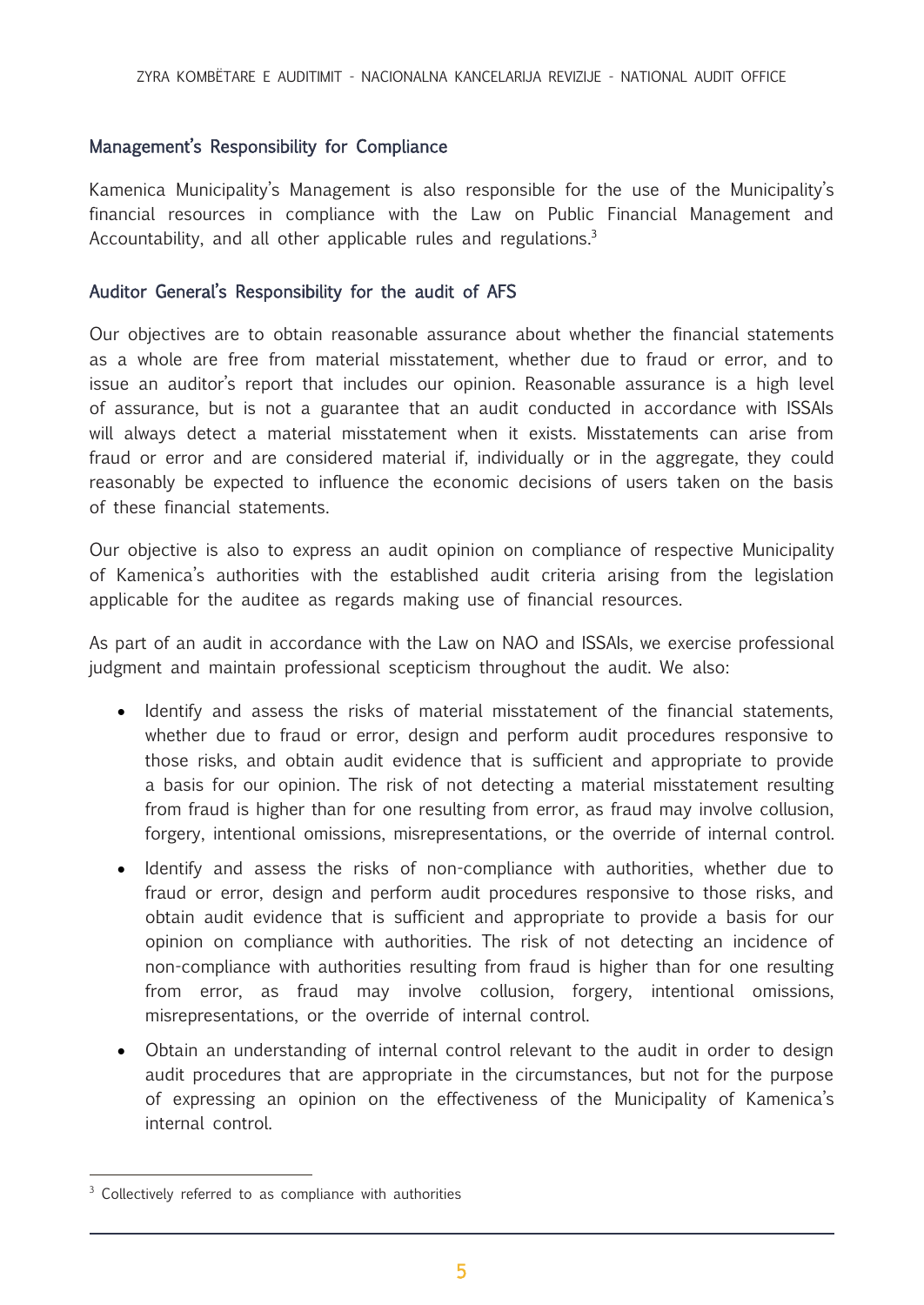- Assess the appropriateness of accounting policies used and the reasonableness of accounting estimates and related disclosures made by management.
- Assess the overall presentation, structure and content of the financial statements, including the disclosures, and whether the financial statements give a true and fair view of the underlying transactions and events.

We communicate with management and those charged with governance regarding, among other matters, the planned scope and timing of the audit and significant audit findings, including any significant deficiencies in internal control that we identify during our audit.

From the matters communicated with management, we determine those matters that were of most significance in the audit of the financial statements of the current period and are therefore the key audit matters. The audit report is published on the NAO's website, except for information classified as sensitive or other legal or administrative prohibitions in accordance with applicable legislation.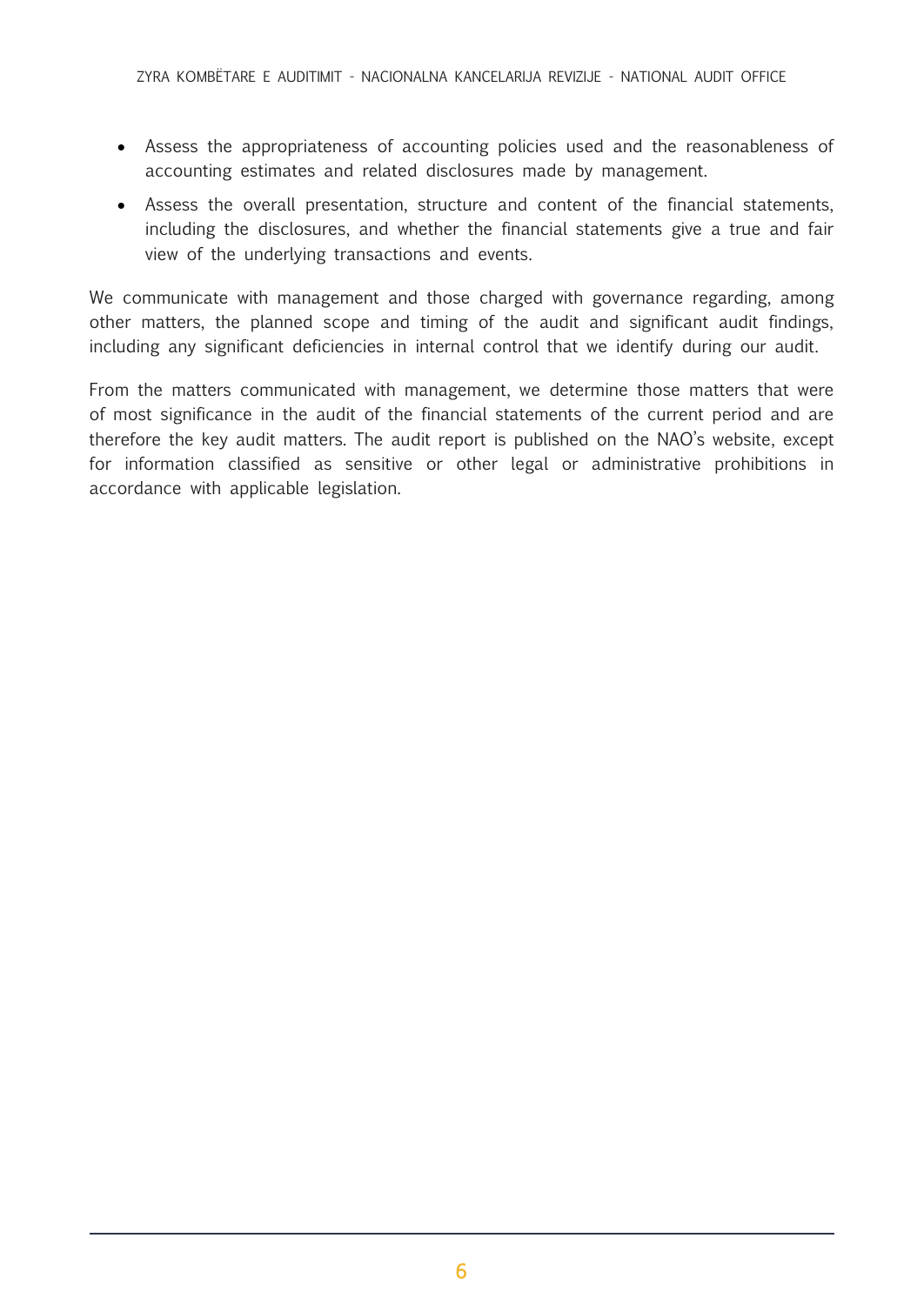# <span id="page-6-0"></span>2 Findings and recommendations

During the audit, we have identified areas of possible improvement including internal control which are presented for your consideration below in the form of findings and recommendations. Controls over expenditures require further improvement to ensure more effective management of capital projects, Municipal assets, expenditures on wages and salaries, recruitment of new staff as well as accounts receivable to prevent them from increasing continuously. These findings and recommendations are intended to make necessary adjustment to the financial information presented in the financial statements, including disclosures in form of explanatory notes, and improve internal controls relevant to financial reporting and compliance with authorities in connection to the management of public sector funds. We will follow up these recommendations during next year's audit.

This report comprises eight (8) recommendations of which five (5) are new recommendations, one (1) partly repeated and two (2) repeated.

For the status of previous year's recommendations and the extent of their implementation, see Chapter 4.

# 2.1 Issues with impact on compliance conclusion

## Issue A1 - Discrepancies between classes held and contracted ones

Finding Employment contracts define the rights and obligations of each party, determine the working hours that the employee is obliged to have and the salary which he/she is entitled to be remunerated with for the respective working hours.

> We found that in 30 cases in 2021 the education sector staff had a lower number of classes held than defined by contract. Regardless, the compensation was done according to the working hours/salary defined by contract and not by the actual number of classes held. Consequently, this resulted in irregular payments amounted around €29,297.

> This occurred due to the closure of some schools as a result of the reform in the education sector, wherefrom a part of the education sector staff did not meet the number of the contracted classes. We have been informed that during 2022 the Municipality has started with the reconciling of contracts according to the actual classes held.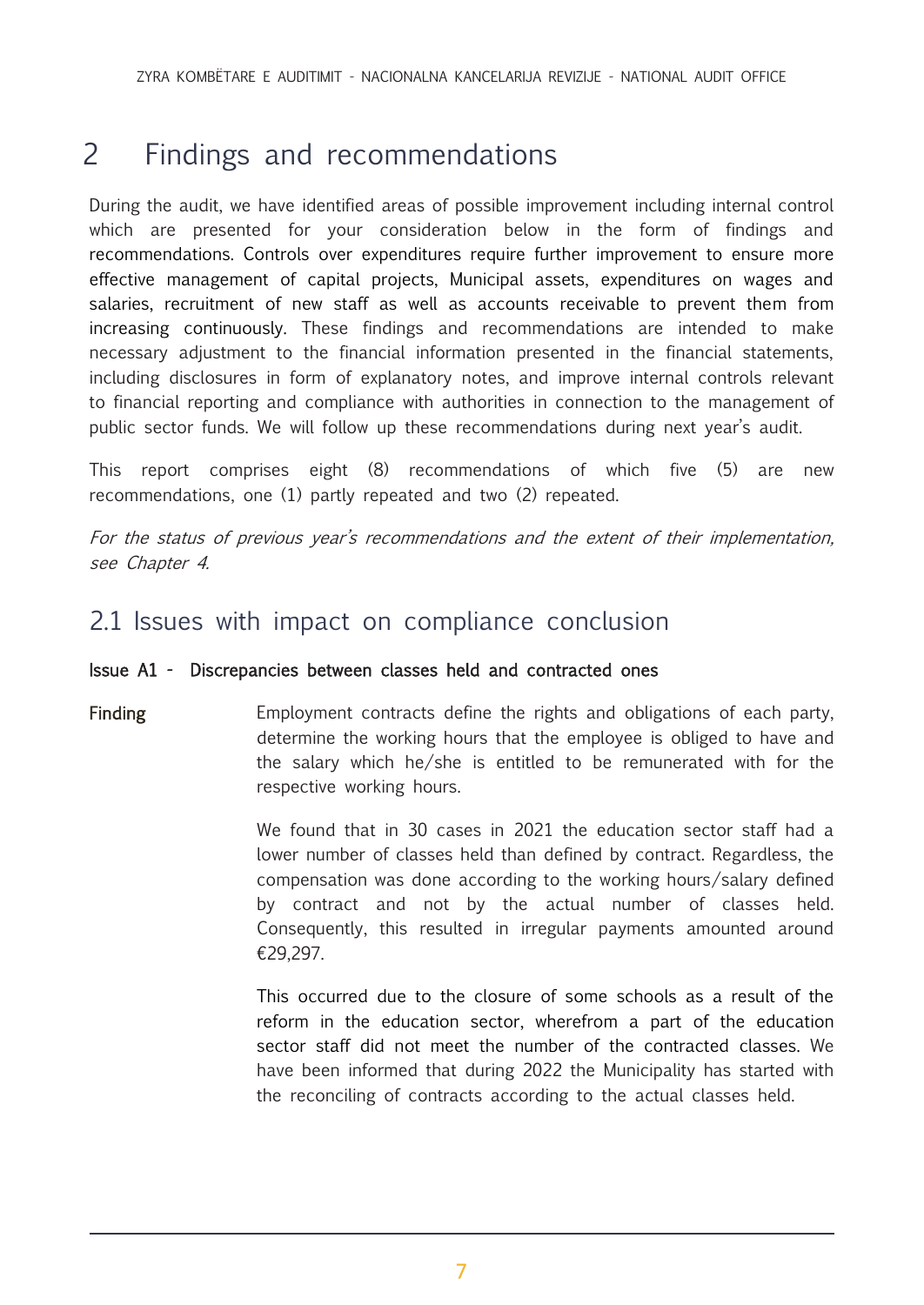- Impact The payment of staff for not-held classes shows non-compliance with the contract and affects the payment regularity.
- Recommendation A1 The Mayor should take actions to update contracts based on the real number of classes held by the education sector staff and ensure that compensations are done only according to working hours/salary defined by contract.

### Issue A2 – Weaknesses in recruitment process

Finding **Article 6.5 of Administrative Instruction No. 07/2017 for Regulation of** Procedures for Competition in the Public Sector stipulates that public competition should be repeated if at least three candidates do not meet the conditions set forth in the competition. In addition, public competition sets forth the conditions for participation in the recruitment process, the duration of the Employment Contract and other criteria that should be met by successful candidates.

> We identified one case where the Municipality did not re-announce the competition for the position of the IT teacher although the required number of at least three eligible candidates was not met. In addition, the selected candidate had a Bachelor's degree of 180 ECTS credits, whilst in the announced competition it was required to have a Bachelor's degree of 240 ECTS credits, four-year program. Regardless that the Municipality had concluded an employment contract for a fixed period dated 30.06.2021, the salary remuneration for the said job position was not terminated after its expiry rather it continued for the following two months (July and August 2021). Without a competition announced, in September a new employment contract was concluded with a duration until the end of 2021. The amount of remuneration for the working period without a contract and after the employment contract was renewed without any procedures was €2,527.

> This situation occurred because the commission did not comply with the legal requirements and criteria of the public competition and due to failure of controls in the management and monitoring of changes in salaries.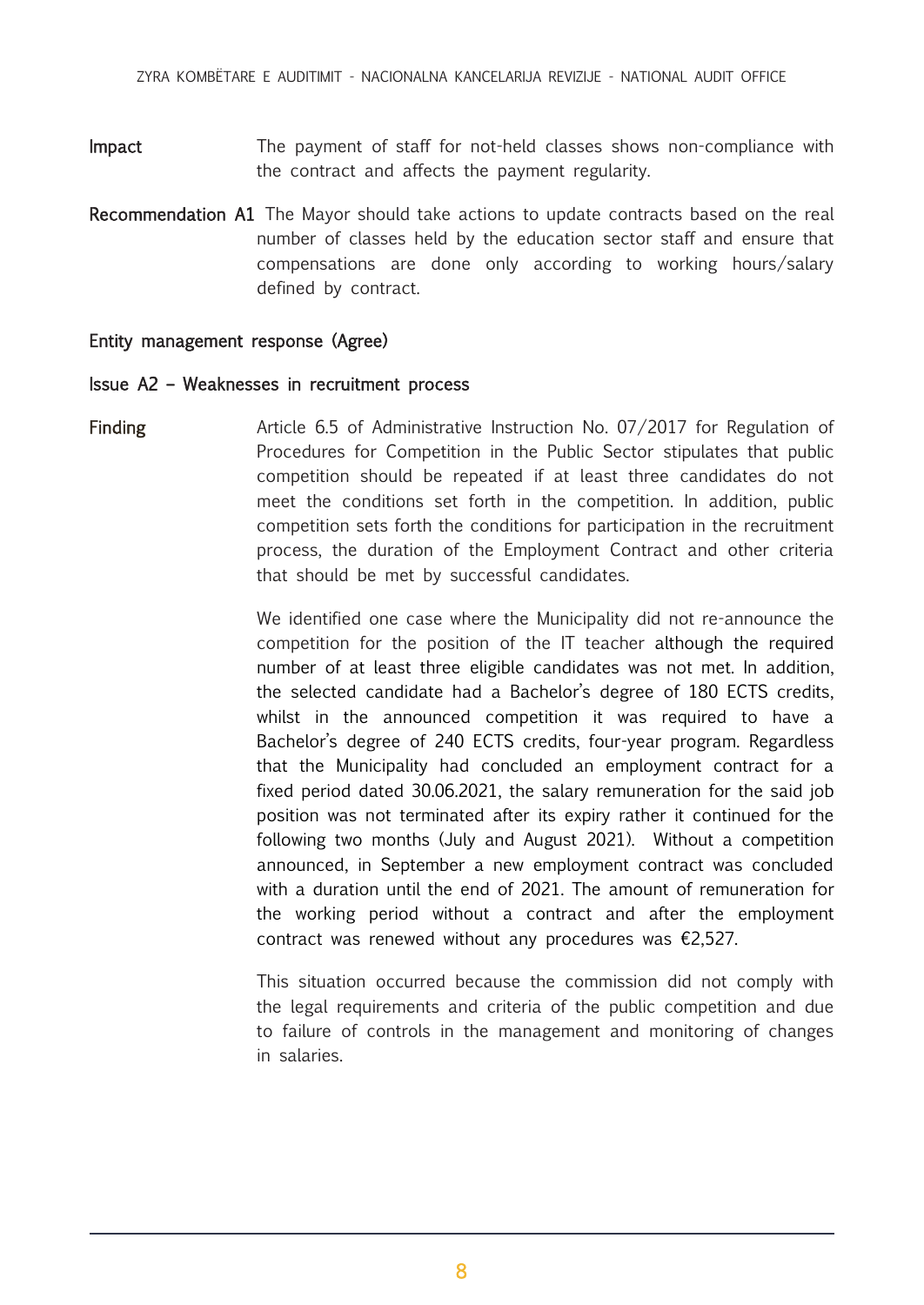- Impact Failure to meet the criteria during the evaluation process and selection of candidates leads to the risk that someone without merit be appointed for the required job position. Whilst, compensations done without concluded contracts and continuity of contracts without following procedures lead to irregular payments, thus damaging the Municipality's budget.
- Recommendation A2The Mayor should ensure that the legal requirements and criteria of the public competition for the staff recruitment process are meticulously followed so that candidates are employed based on merit. To prevent irregular payments, controls in identifying monthly changes in payroll should increase.

## Issue A3 – Changes in the contract items without prior approval of CAO

Article 61.21 of Rules and Operational Guidelines for Public Procurement defines that an amendment to a contract refers to a change in the terms and conditions of an awarded contract, in article 61.22 it is said that amendment of the contract shall be prepared by the procurement department, whilst article 61.23 says that contract amendment will be issued only after obtaining approval from the CAO.

We identified two contracts in which changes of the executed quantities in some items were made, increasing/decreasing the contracted quantity, or by not executing at all the contracted items in some cases. There were no approvals from the Chief Administrative Officer (CAO) for these changes as required by article 61 of the ROGPP.

In the contract "Asphalting of 12 roads and filling of potholes with asphalt" of €204,617 there were changes in quantities in 126 contracted items, whilst eight (8) items in the amount of  $E$ 2,530 were not executed at all. In addition, in the contract "Rehabilitation of the stream bed Ruboc-Kamenicë" of €106,277 there were changes in 30 contracted items, whilst six (6) items in the amount of  $E6,704$  were not executed at all.

The need for changes was due to the specifics of the projects, whilst their disapproval occurred because the project managers were not informed on the legal public procurement requirements for contract amendments.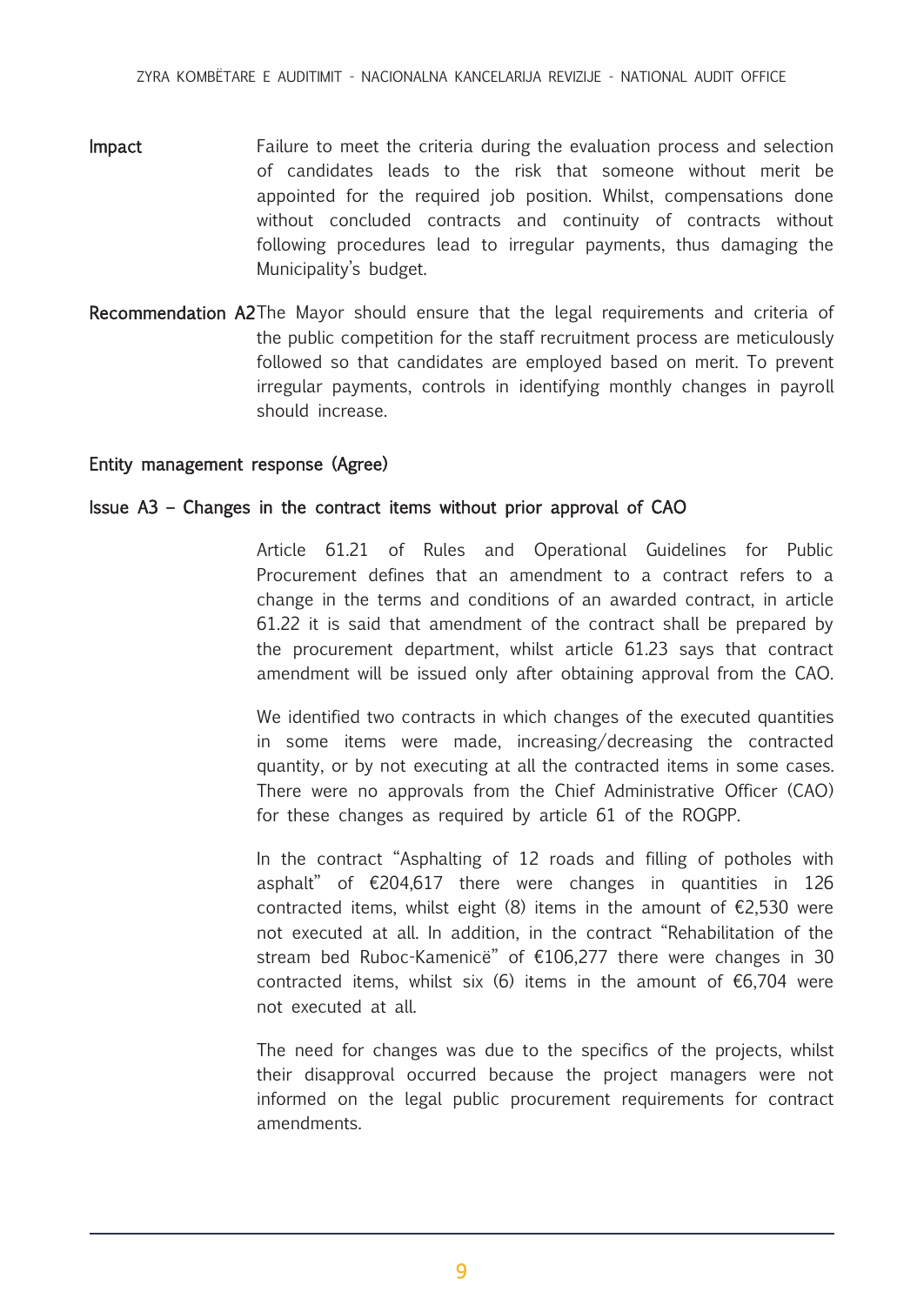- Impact Changes of contracted quantities given in the bill-of-quantities and estimates without CAO approval show the weaknesses in senior management controls and implementation of the contract with amended terms may lead to the selection of a more expensive operator.
- Recommendation A3The Mayor should ensure that project managers are informed on the legal public procurement requirements (achieved through trainings) and that any amendments in terms and conditions of the contract before or during the implementation period, will only be done after notifying the procurement office and obtaining approval from the CAO.

# 2.2 Findings on financial management and compliance issues

# 2.2.1 Internal Controls over financial reporting

Annual Financial Statements (AFS) of the Municipality prepared on 31.01.2022 for the year ended as at 31.12.2021, were not in compliance with the Regulation No. 01/2017 on Financial Reporting. They were untrue and incomplete, therefore during the audit we required from the Municipality's management to correct the AFS. After our request, the necessary corrections were made, the statements were submitted to NAO and the issues raised by us were rectified. However, during the audit we identified shortcomings in the disclosure of accounts receivable which is addressed below.

## Issue A4 – Understatement of accounts receivable

Finding **Article 16** of the Regulation No. 01/2017 on Annual Financial Statements of Budget Organisations says that budget organizations that collect revenues are required to keep registers of the revenues collected and invoiced amounts of the uncollected. Receivables shall be disclosed in the annual financial report in the relevant table by type of revenues.

> We found that accounts receivable were understated for €147,989. Respectively, the data on receivables of  $\epsilon$ 70,194 from construction permits as well as  $\epsilon$ 77,795 from use of public property were not disclosed.

> This situation occurred due to technical error during AFS correction, as in the first version of AFS they were disclosed.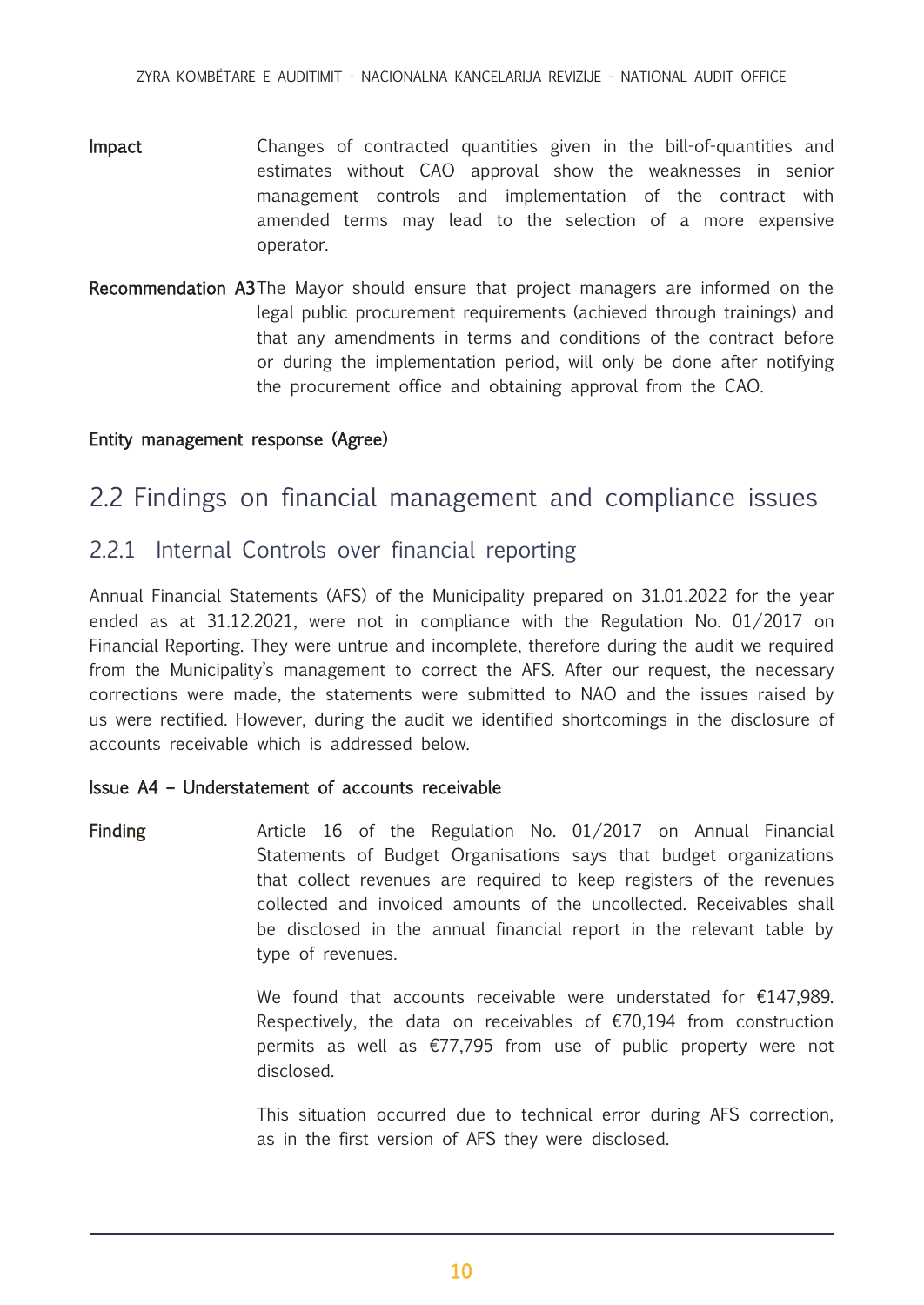- Impact Failure to disclose accounts receivable from construction permits and use of public property led to the understatement of accounts receivable for the value not disclosed.
- Recommendation A4The Mayor should ensure that actions are taken to address the causes that have led to the understatement of accounts receivable to ensure that the information regarding their disclosure in the AFS is true and complete.

# 2.2.2 Capital and non-capital assets

The amount of capital assets presented in AFS is  $€62,964,113$ , that of non-capital assets is €279,416, and of stock is €850.

### Issue C1- Shortcomings in assets accounting register

Finding **Article 6.3 of Regulation No. 02/2013 on Management of non-financial** assets provides that capital assets must be recorded in KFMIS, while the non- capital assets and stocks in the e- assets system.

> We found payments amounted to  $£126,039$  of capital and non-capital expenditures which were not recorded in the non-financial assets register, of which eight (8) payments amounted to  $\epsilon$ 105,864 were not recorded in KFMIS and three (3) payments amounted to 20,175 were not recorded in e-assets.

> It should be noted that the Municipality made some improvements in the asset accounting register as the issues raised in the assets area had an impact in the previous year audit opinion.

> According to asset registration officers, failure to record all assets was due to high volume of work in the yearend and due to dysfunction of the e-assets system.

- Impact Lack of true and complete registers causes lack of information for the management regarding Municipality assets; causes over/understatement of assets and may result in untrue presentation of information in the financial statements.
- Recommendation C1The Mayor should ensure that all Municipality assets are identified and recorded in the respective Municipal asset registers.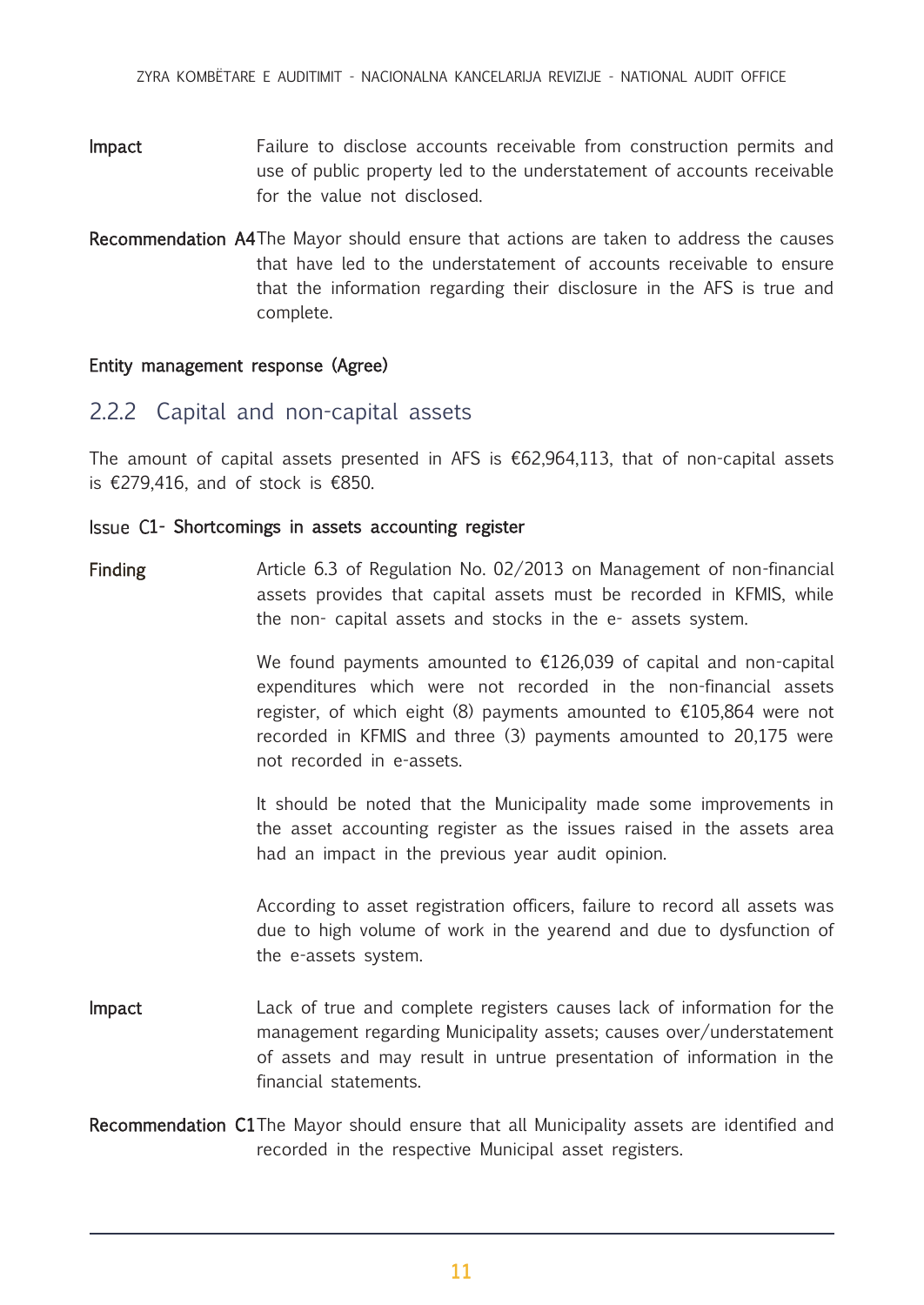### Issue A5- Errors in capital assets recording

Finding **Pursuant to Article 11 of Regulation No. 02/2013** on Management of non-financial assets- assets that are in the ongoing investments stage as well as upon completion of investment, assets will be classified as assets in use.

> In the contract "Asphalting of roads in Kamenicë and villages" of €218,168 and the annex to this contract of  $€21,227$  we found that payments in the amount of €194,151 (€44,151+€35,547+€114,452) were recorded as ongoing investment, whilst the amount of  $£45,128$ was recorded as asset in use, while the contract was concluded and the recording should have been done with the total payments/contract as assets in use in the amount of €239,229.

> In addition, in the contract "Sewerage in city and villages" of €190,778 we found that payments in the amount of  $\text{\textsterling}50,965$  ( $\text{\textsterling}42,026+\text{\textsterling}8,939$ ) were recorded as assets in use, while the project had not yet been completed and should have been recorded as an ongoing investment.

> Incorrect records were mainly due to the high volume of work in the yearend, negligence of the asset officer and lack of information regarding the requirements of the regulation on asset management.

- **Impact** Lack of true and complete registers causes lack of information for the management regarding Municipality assets; causes over/understatement of assets and may result in untrue presentation of information in the financial statements.
- Recommendation A5The Mayor should ensure that capital assets register is updated to ensure that all Municipality assets are identified and recorded in the respective Municipal asset registers.

Entity management response (Agree)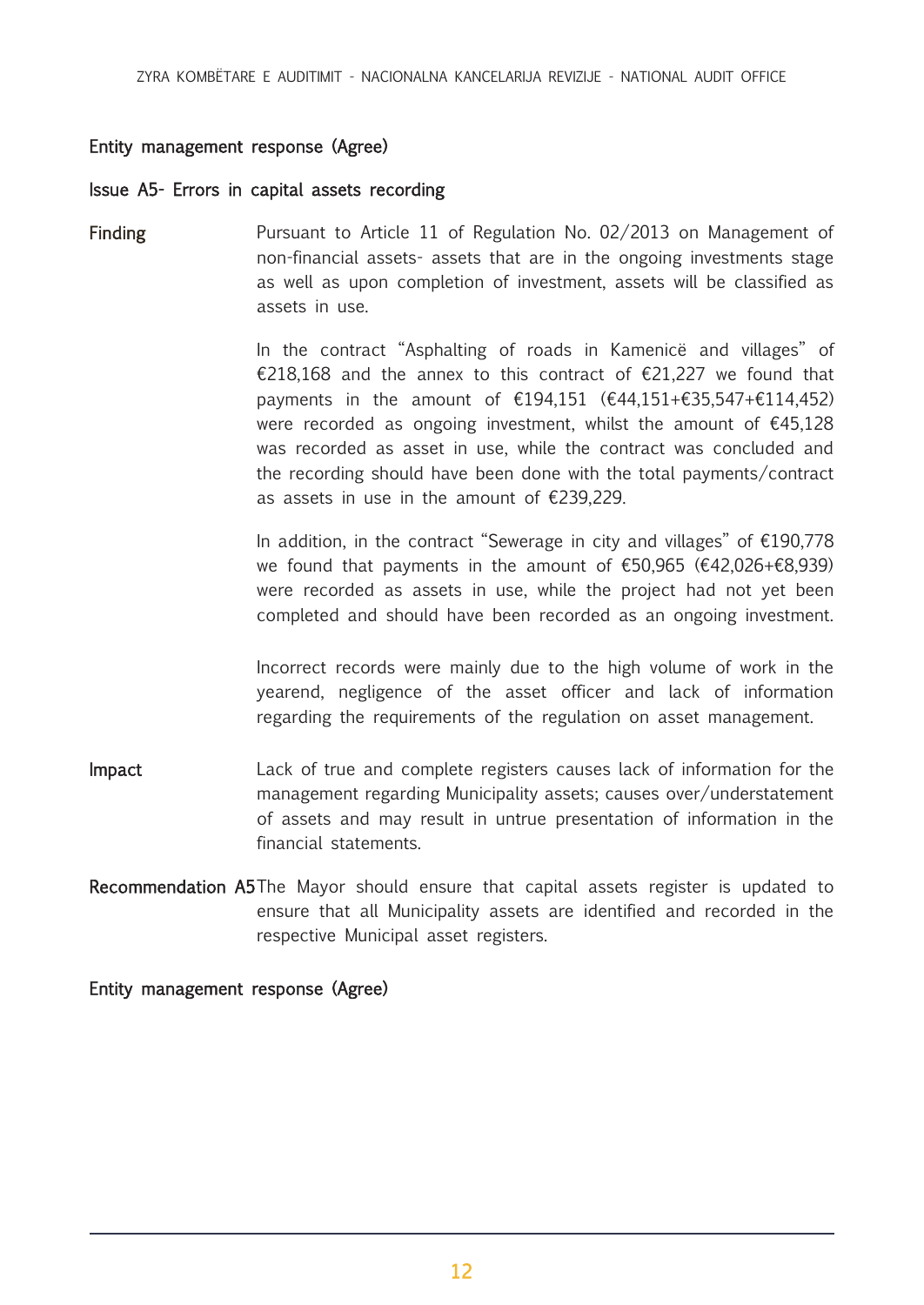## Issue B1- Shortcomings in inventorying process and evaluation of non-financial assets

Finding **Article 19.4.3** of the Regulation No. 02/2013 on Management of nonfinancial assets stipulates that comparing the situation of inventory with the condition in the non- financial registers should be done every year, whilst article 21 sets forth the responsibilities for evaluation of non-financial assets.

> The Municipality carried out the inventorying process of the nonfinancial assets but comparison of the inventorying situation with the balance in the non-financial assets registers was not done as required by article 19.4.3 of the Regulation No. 02/2013 on Management of non-financial assets, thus the difference between accounting balance and inventory is unknown. The evaluation of non-financial assets as required by article 21 of the Regulation No. 02/2013 was not done either.

> This situation occurred mainly due to lack of information regarding the requirements of the regulation on the assets management and lack of internal guidelines regarding the process of inventorying and evaluation of assets.

- Impact Failure to compare the inventorying results with the situation of the assets registers and not evaluating prevents obtaining of assurance on the trueness and completeness of the assets registers.
- Recommendation B1 The Mayor should ensure that the inventorying process and evaluation of assets will be done as required by the Regulation No.02/2013 on Management of non-financial assets in Budget Organisations, and that the inventorying results are compared with the balance in the assets registers and all the differences are clarified.

## Entity management response (Agree)

## 2.2.3 Receivables

Accounts receivable disclosed by the BO in 2021 AFS were in the amount of €2,123,197. This is made of accounts receivable for property tax, business tax and rent tax.

### Issue B2 – Management of accounts receivable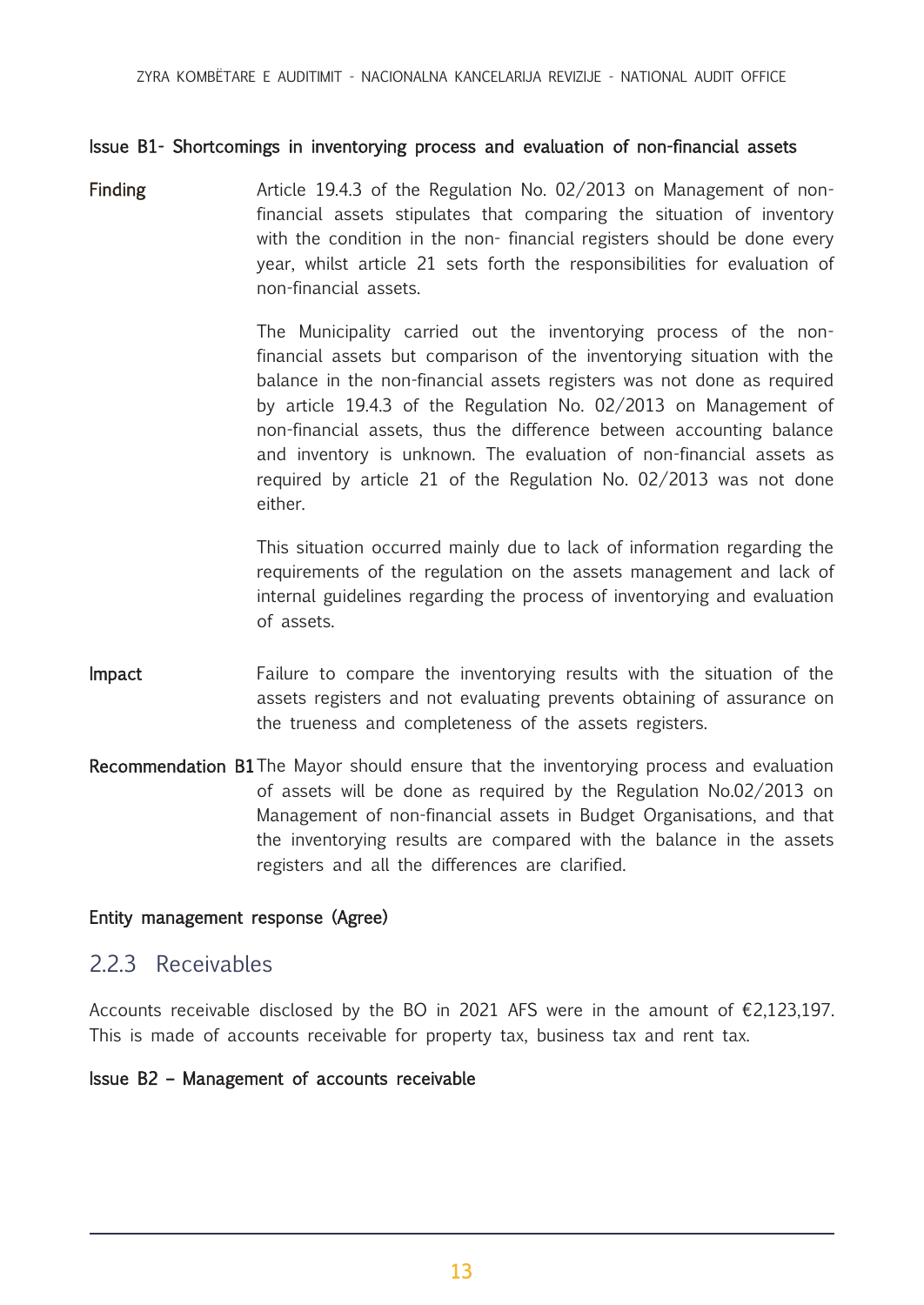Finding **Pursuant to Law no. 06/L-005 on Immovable Property, Article 26 the** Municipality, the Ministry of Finance and the competent enforcement bodies shall have the authority and competences to collect outstanding tax liabilities which exceed the amount of ten (10) Euros and based on article 27 if a taxpayer or debtor fails to fully pay the tax and fine if any, or outstanding tax liabilities, according to stipulated deadlines, the Municipality shall issue a final written notice within ten (10) business days after the last day for payment, requiring full payment of outstanding tax liabilities, not later than ten (10) calendar days after the day when the final notice is considered to be received by the debtor. Whereas according to Regulation 01/2016 on taxes, fees and penalties, article 8.8 provides that fees are annual and are paid in two instalments (first instalment until June 15 and second one until December 15).

> The Municipality has poorly managed the collection of receivables as they continue to increase year after year (except for the receivables from the use of public property which were decreased by about 3%). Compared to the previous year, total receivables increased by about €111,247 or 5%. Property tax in the amount of €1,672,448 or 74% makes the largest share in the accounts receivable, Municipal business tax in the amount of  $£423,669$  or 19%, use of public property in the amount of €77,795 or 3%, construction permits in the amount of 70,194 or 3% and rents in the amount of  $\epsilon$ 27,800 or 1%.

> Except for property tax, all other accounts receivable are managed in Excel, therefore the data presented cannot provide sufficient assurance on their trueness and completeness.

> Failure to take actions for the collection of receivables led to their continuous increase, although the low level of collection was also a result of the pandemic.

- Impact Failure to implement the mechanisms established by the Law and regulations leads to the continuous increase in the amount of receivables, thus resulting in less funds to attain the aims and may encourage other debtors not to meet their obligations.
- Recommendation B2The Mayor should ensure higher efficiency in collecting accounts receivable. Drafting and implementing clear programs and procedures on how to manage, record and collect them would be some of the measures that may lead to improvements.

### Entity management response (Agree)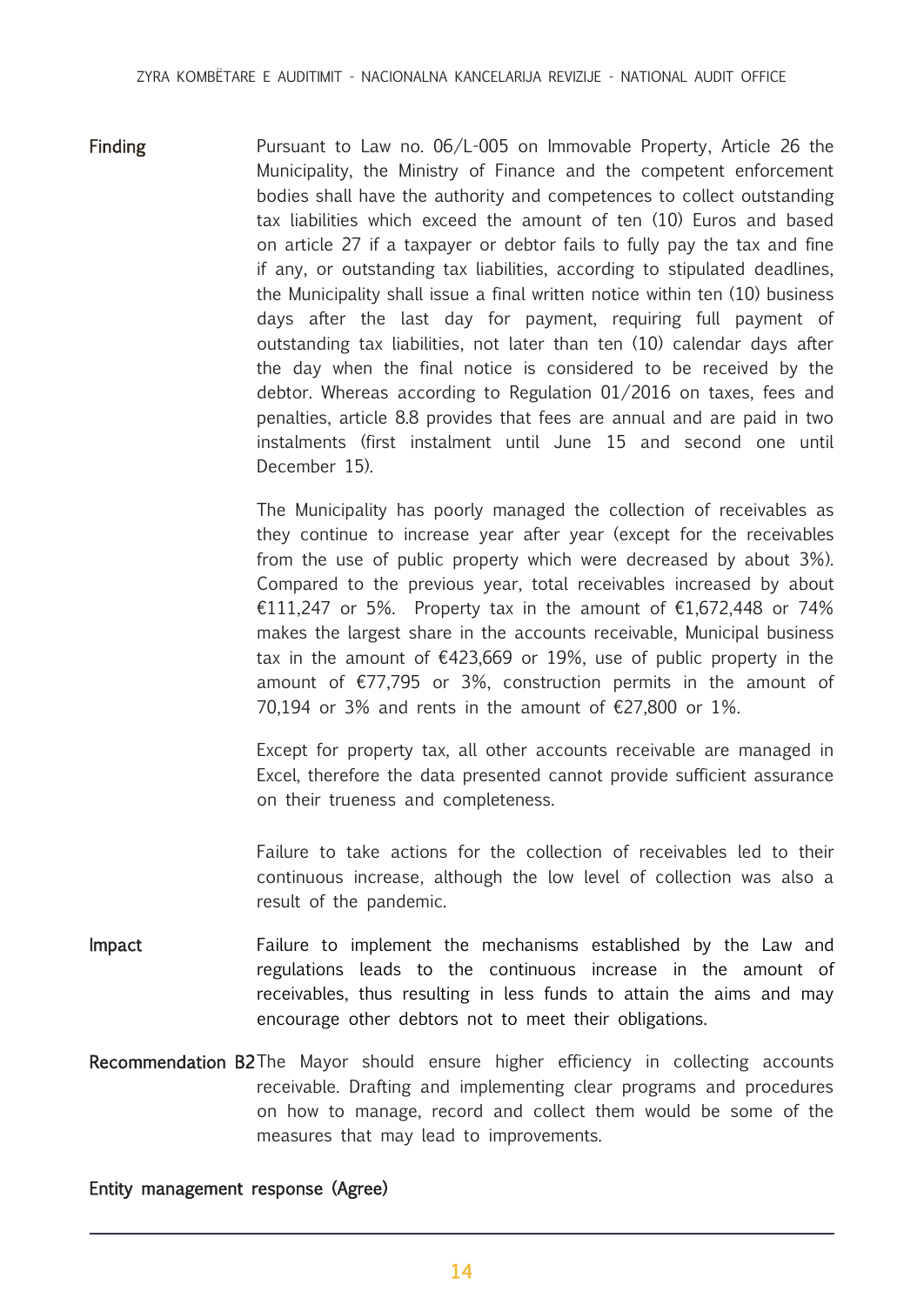# <span id="page-14-0"></span>3 Summary on budget planning and execution

In this chapter we have presented a summary on the sources of budget funds, spending of funds and revenues collected by economic categories. This is highlighted in the following tables:

| Description                           | Initial<br><b>Budget</b> | Final<br>Budget <sup>4</sup> | 2021 Outturn | 2020 Outturn   | 2019 Outturn |
|---------------------------------------|--------------------------|------------------------------|--------------|----------------|--------------|
| Sources of Funds                      | 10,725,420               | 10,929,744                   | 10,015,180   | 9,516,804      | 9,050,689    |
| Government Grant -<br><b>Budget</b>   | 9,924,961                | 9,676,070                    | 9,238,751    | 8,614,281      | 7,979,945    |
| Funding through<br>borrowing          | $\overline{0}$           | 30,611                       | 30,611       | 73,710         | 6,035        |
| Carried forward from<br>previous year | $\overline{0}$           | 287,686                      | 178,039      | 257,672        | 296,660      |
| Own Source Revenues                   | 800,459                  | 800,459                      | 531,732      | 558,386        | 696,648      |
| Domestic Donations                    | $\overline{0}$           | 53,076                       | 36,047       | 12,756         | 71,401       |
| <b>External Donations</b>             | $\overline{0}$           | 81,841                       | 0            | $\overline{0}$ |              |

| Table 1. Expenditures by sources of budgetary funds (in $\epsilon$ ) |  |  |  |  |  |  |  |  |  |  |
|----------------------------------------------------------------------|--|--|--|--|--|--|--|--|--|--|
|----------------------------------------------------------------------|--|--|--|--|--|--|--|--|--|--|

The final budget was higher than the initial budget by  $\epsilon$ 204,324. This increase is a result of own source revenues of €287,686 carried forward from the last year; from domestic donations in the amount of €53,071, from borrowing in the amount of €30,611, from external donations in the amount of €81,846, whilst the budget from the Government Grant was reduced by €248,891.

|  |  |  |  |  |  |  | Table 2 - Spending of funds by economic categories - (in $\epsilon$ ) |  |  |  |  |
|--|--|--|--|--|--|--|-----------------------------------------------------------------------|--|--|--|--|
|--|--|--|--|--|--|--|-----------------------------------------------------------------------|--|--|--|--|

| Description                                    | <b>Initial Budget</b> | Final Budget | 2021<br>Outturn | 2020 Outturn | 2019 Outturn |
|------------------------------------------------|-----------------------|--------------|-----------------|--------------|--------------|
| Spending of funds<br>by economic<br>categories | 10,725,420            | 10,929,744   | 10,015,180      | 9,516,804    | 9,050,689    |
| Wages and<br>Salaries                          | 7,300,000             | 7,220,505    | 7,208,601       | 7,169,057    | 6,876,338    |

<sup>4</sup> Final budget – the budget approved by the Assembly and subsequently adjusted for by the Ministry of Finance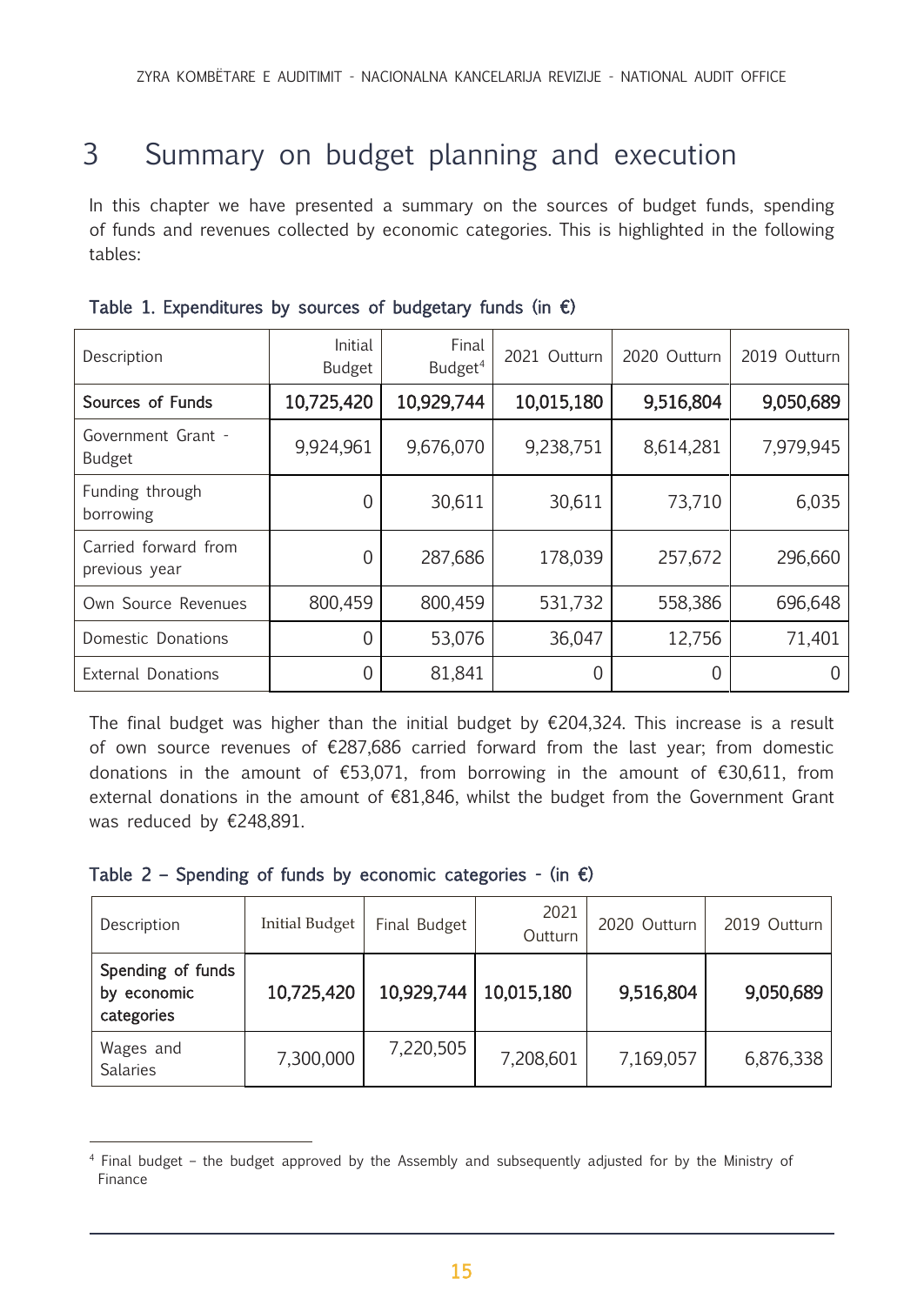| Goods and<br>Services      | 1,354,350 | 1,493,469 | 1,151,631 | 1,058,131 | 787,975 |
|----------------------------|-----------|-----------|-----------|-----------|---------|
| <b>Utilities</b>           | 195,000   | 198,870   | 196,826   | 172,612   | 185,833 |
| Subsidies and<br>Transfers | 211,000   | 283,584   | 282,724   | 383,499   | 200,813 |
| Capital<br>Investments     | 1,665,070 | 1,733,315 | 1,175,398 | 733,504   | 999,731 |

Explanations for changes in budget categories are given below:

- The final budget for Wages and Salaries was decreased by €79,495. The decrease by €329,508 and €51,368 was a result of Government's decisions respectively, for the purpose of reconciling the budget appropriations for the category of Wages and Salaries for December 2021 and for the other categories of expenditures. Whereas the budget of salaries was increased as a result of: revised budget by €188,074; revenues of €13,809 carried forward from the previous year; from borrowings by €28,787 based on Government's decision; and from the emergency fund under the Economic Recovery program by €70,712;
- The budget for Goods and Services and Utilities was increased by €139,119. This increase is from own source revenues €136,191 carried forward from the last year, from borrowing  $\epsilon$ 1,824 and from external donations  $\epsilon$ 1,604, whilst the budget was decreased by €500 due to the transfer of two inspectors in the central level.
- The budget for Utilities was increased by  $£3,870$  from own source revenues carried forward from the last year.
- The budget for Subsidies and Transfers was increased by €72,584. This increase is from own source revenues; and
- The budget for Capital Investments was increased by €68,245. This increase is from own soured revenues €61,232 carried forward from the last year, from domestic donations in the amount of €53,070 and from external donations in the amount of €80,242. It should be noted that Capital Investments budget was decreased by €126,300 according to the Government decision for the purpose of reconciling the budget appropriations of the salary and allowances category for December 2021 as well as other categories of expenditures.
- Expenditures during 2021 for the management of the Covid-19 pandemic were €248,472. They were executed by the Economic Recovery program and relate to the remuneration of staff salaries based on the decisions by the central level.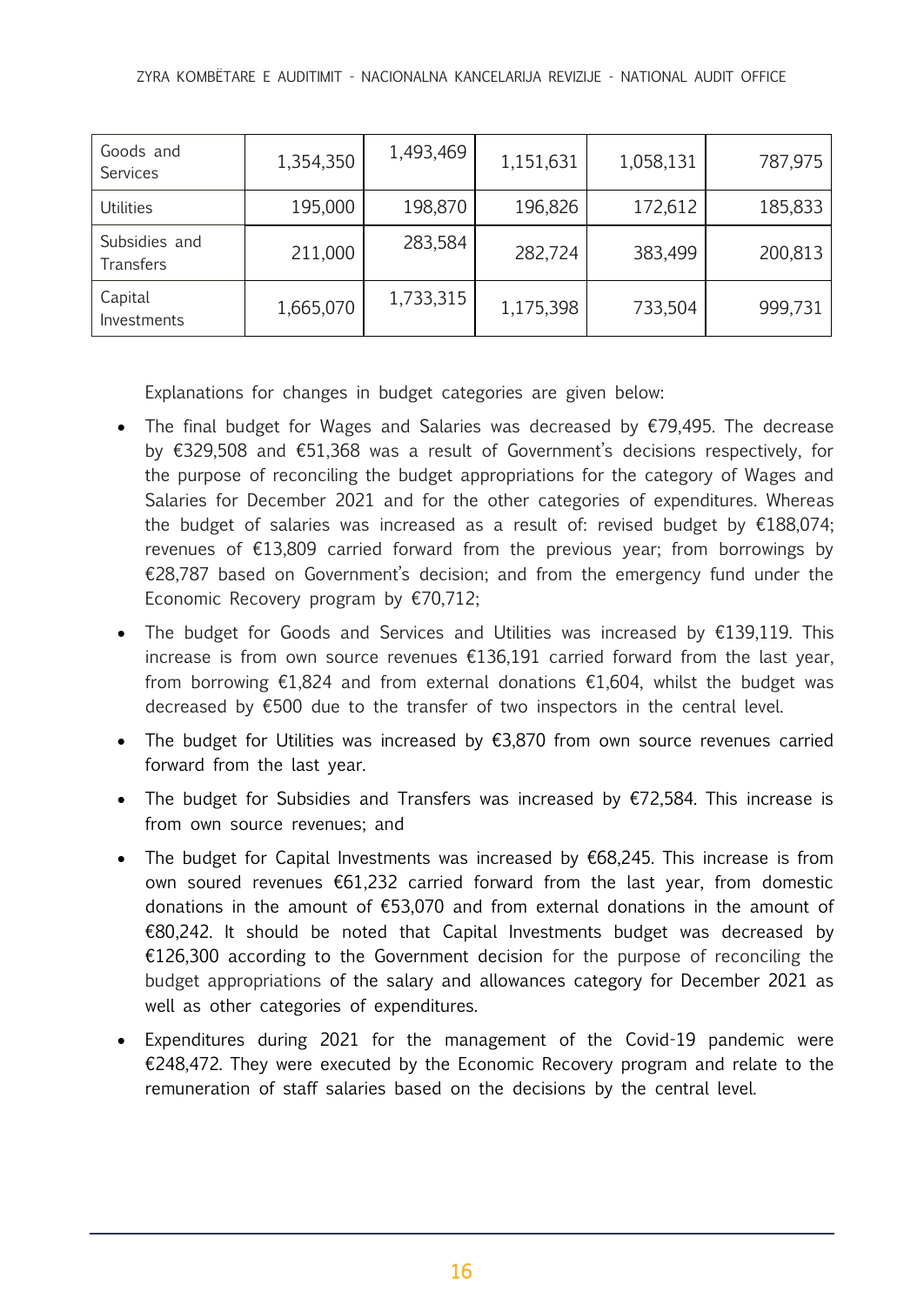



Revenues collected by the Kamenica Municipality in 2021 amounted to €908,288 or about 42% more than in the previous year. They relate to property tax, construction permits tax, administrative fees, business activities tax, rent tax, etc. The Municipality had revenues collected by other institutions on behalf of the Municipality as follows:  $£125,394$  from traffic fines, €28,398 from Forestry Agency fines and €80 from the Court.

| Table 3. Revenues (in $\epsilon$ ) |  |
|------------------------------------|--|
|------------------------------------|--|

| Description       | Initial budget | Final budget | 2021<br>Receipts | 2020<br>Receipts | 2019<br>Receipts |
|-------------------|----------------|--------------|------------------|------------------|------------------|
| Total of revenues | 800,459        | 800,459      | 908,289          | 636,097          | 745,860          |
| Tax revenues      | 339,325        | 339,325      | 449,995          | 314,078          | 368,999          |
| Non-tax revenues  | 461,134        | 461,134      | 458,294          | 322,019          | 376,862          |

# <span id="page-16-0"></span>4 Progress in implementing recommendations

Our audit report on 2020 AFS of Kamenica Municipality resulted in 5 key recommendations. The BO prepared an Action Plan stating how all recommendations will be implemented. By the end of our 2021 audit, two (2) recommendations have been implemented, one (1) partly implemented and two (2) were not addressed yet as shown in following Chart 2. For a more thorough description of the recommendations and how they are addressed, see Table 4.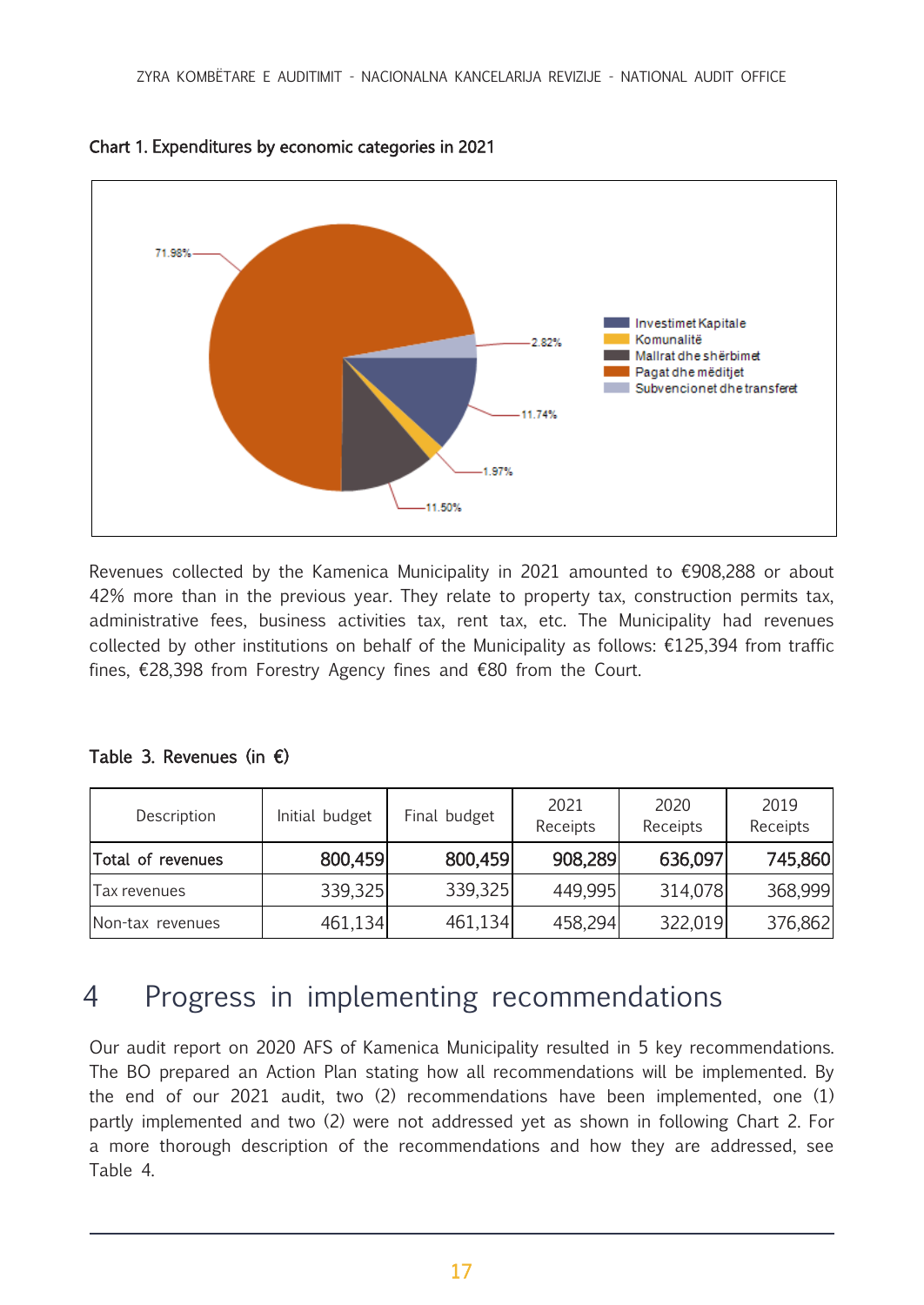

Chart 2. Progress on implementation of prior year's recommendations

|  |  | Table 4. Summary of prior year's recommendations and of 2020 |  |  |
|--|--|--------------------------------------------------------------|--|--|
|  |  |                                                              |  |  |

| No.          | Audit<br>area           |     | Recommendations of 2020                                                                                                                                                                                                                                                                                                                                                                                         | <b>Actions</b><br>undertaken                                                                                                                                                                                                                                                                              | <b>Status</b>         |
|--------------|-------------------------|-----|-----------------------------------------------------------------------------------------------------------------------------------------------------------------------------------------------------------------------------------------------------------------------------------------------------------------------------------------------------------------------------------------------------------------|-----------------------------------------------------------------------------------------------------------------------------------------------------------------------------------------------------------------------------------------------------------------------------------------------------------|-----------------------|
| $\mathbf{1}$ | <b>Basis</b><br>Opinion | for | The Mayor should ensure that assets not<br>under control of the entity should be<br>removed from the assets registers, the<br>purchased items should be recorded in<br>relevant<br>assets<br>the<br>registers<br>in.<br>accordance with the requirements of the<br>regulation on asset management, and in<br>co-operation with the responsible officials<br>who manage the e-assets system to<br>depreciate it. | The Municipality<br>has taken some<br>actions in this<br>regard and has<br>made some<br>improvements in<br>the accounting<br>assets register.<br>However, even<br>in 2021 we<br>have identified<br>capital and<br>non-capital<br>assets which<br>were not<br>recorded,<br>although this<br>year the audit | Partly<br>Implemented |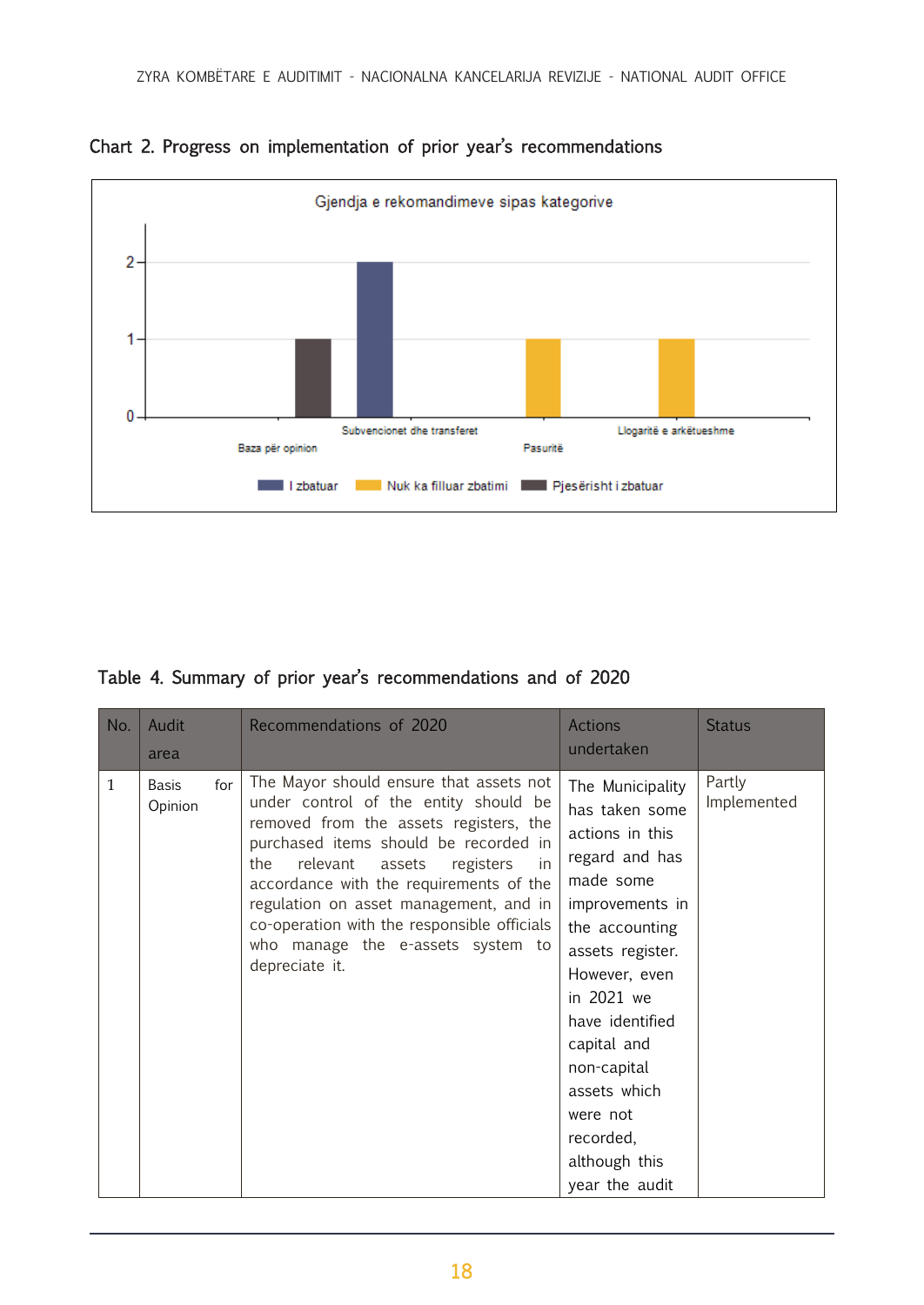|                |                                             |                                                                                                                                                                                                                                                                                                                                                                        | opinion on this<br>issue is not<br>affected.                                                               |                               |
|----------------|---------------------------------------------|------------------------------------------------------------------------------------------------------------------------------------------------------------------------------------------------------------------------------------------------------------------------------------------------------------------------------------------------------------------------|------------------------------------------------------------------------------------------------------------|-------------------------------|
| $\overline{2}$ | <b>Subsidies</b><br>and<br><b>Transfers</b> | The Mayor should ensure that officials<br>of<br>the<br>who<br>are<br>part<br>evaluation<br>commission, evaluate applications in full<br>compliance with the criteria set out in<br>the Public Call. Also, the commissions<br>should not use criteria that have not<br>been published, are discriminatory, or<br>which the applicants do not know they<br>have to meet. | No such cases<br>have been<br>identified.                                                                  | Implemented                   |
| 3              | <b>Subsidies</b><br>and<br><b>Transfers</b> | The Mayor should ensure that the Annual<br>Financial Support Plan for NGOs is<br>prepared and ensure the same contains<br>all the requirements set out in the<br>Regulation<br>Financial<br>for<br>Support<br>Regulation.                                                                                                                                              | The 2021<br>Annual Plan for<br>financial<br>support for<br>NGO <sub>s</sub> was<br>prepared.               | Implemented                   |
| $\overline{4}$ | Assets                                      | Mayor should ensure that the<br>The<br>inventory of assets is carried<br>out<br>according to the applicable regulation,<br>where integral part of the inventory<br>report should also be the assets in use<br>by the municipal officials.                                                                                                                              | We have<br>identified<br>shortcomings in<br>the process of<br>inventorying<br>and evaluation<br>of assets. | Implementation<br>not started |
| 5              | Accounts<br>Receivable                      | should<br>The<br>Mayor<br>the<br>ensure<br>implementation of laws and regulations<br>for property tax debt collection, business<br>licences and other debts, and strengthen<br>internal control to avoid their constant<br>increase.                                                                                                                                   | There is an<br>increase in<br>accounts<br>receivable<br>compared to<br>the previous<br>year.               | Implementation<br>not started |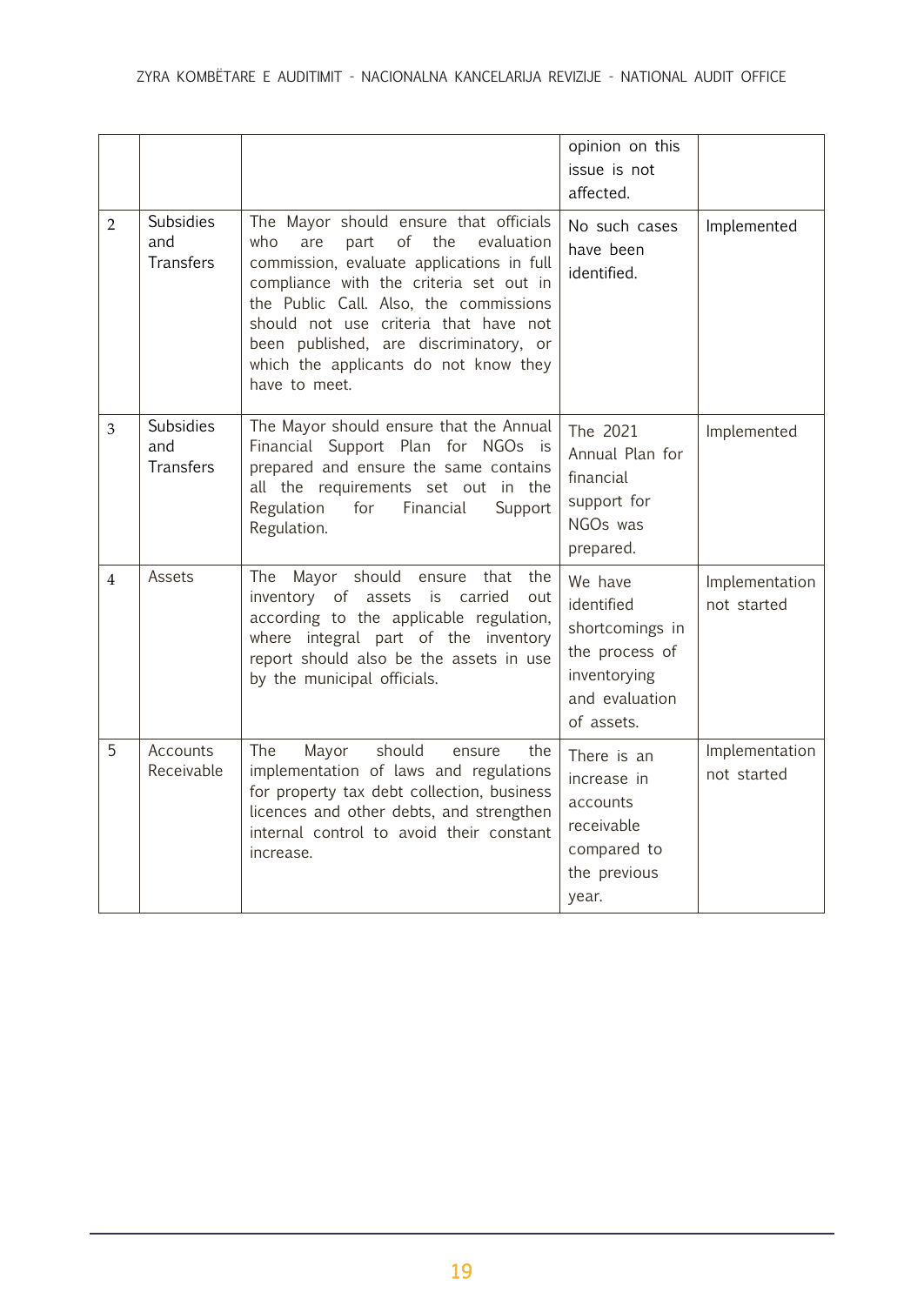\*This report is a translation from the Albanian original version. In case of discrepancies, Albanian version shall prevail.

Vlora Spanca: Auditor General Zukë Zuka: Assistant Auditor General Shehrije Shala: Head of Audit Ylber Sadiku: Team leader Muharrem Qyqalla: Team member Mexhit Ferati, Team member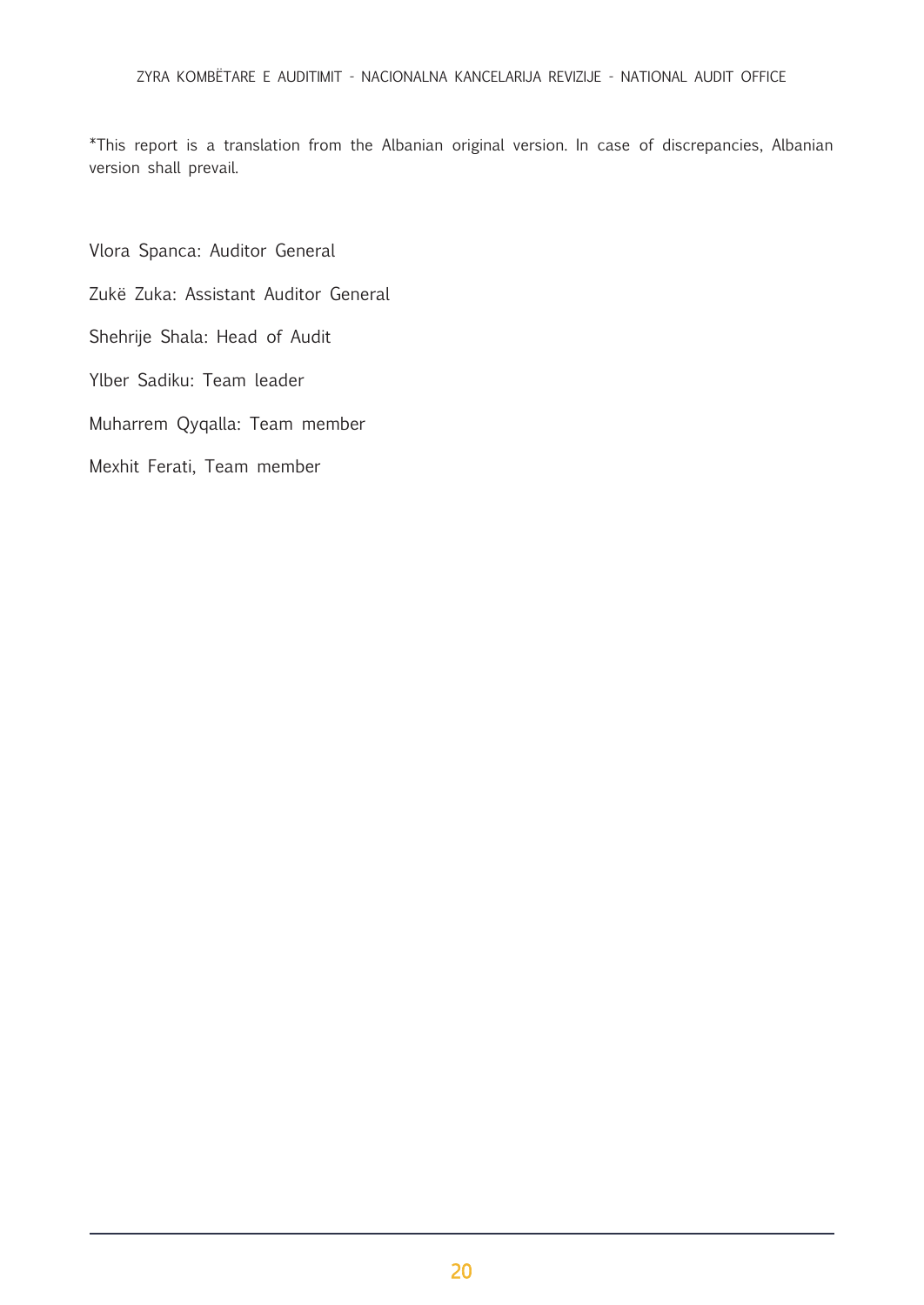

LETËR E KONFIRMIMIT

Për pajtueshmërinë me gjetjet e Auditorit të Përgjithshëm për vitin 2021 dhe për zbatimin e rekomandimeve

Për: Zyrën e Kombëtare të Auditimit

Të nderuar.

Përmes kësaj shkrese, konfirmoj se:

- kam pranuar draft raportin e Zyrës Kombëtare të Auditimit për auditimin e Pasqyrave ٠ Financiare të Komunës së Kamenicës, për vitin 2021 (në tekstin e mëtejmë "Raporti");
- ٠ pajtohem në terësi me gjetjet dhe rekomandimet në Draft Raport dhe nuk kam ndonjë koment për përmbajtjen e Raportit;
- · brenda 30 ditëve nga pranimi i Raportit final, do t'ju dorëzoj një plan të veprimit për zbatimin e rekomandimeve, i cili do të përfshijë afatet kohore dhe stafin përgjegjës për zbatimin e tyre.

Z. Kadri Rahimar Kryetar i Komun Data: 12.04.2022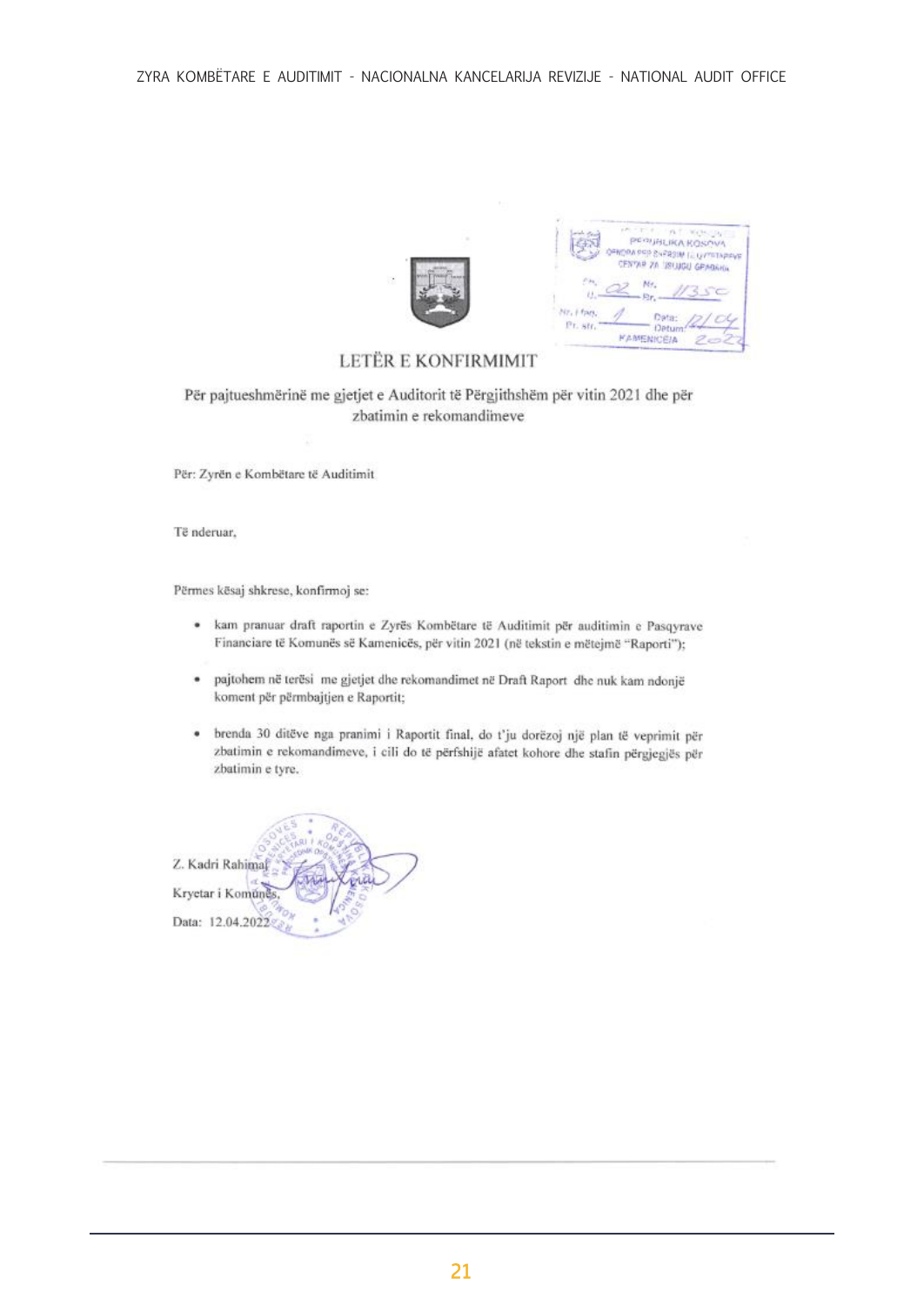# <span id="page-21-0"></span>Annex II: Explanation regarding different types of opinion applied by NAO and other parts of the Auditor's Report

Auditor's Report on the financial statements<sup>5</sup> should contain a clear expression of opinion referring to financial statement, based on conclusions drawn from the evidence obtained during the audit. Where the audit is conducted to assess also conformance with legislation and other regulations the auditors have an additional responsibility to report on compliance with authorities<sup>6</sup>. Such opinion should be separated from the opinion whether financial statements are true and fair, i.e. the opinion may be modified with respect to compliance issue(s) but still be unmodified in reference to credibility of the financial statements (or vice versa).

For the purpose of concluding whether an opinion on the financial statements is modified or unmodified an auditor should assure himself/herself whether audit results include or not (a) detected material or pervasive misstatement(s) or potential one(s) presumed in the event of a limitation of scope.

A misstatement is a difference between the reported amount, classification, presentation, or disclosure of a financial statement item and the amount, classification, presentation, or disclosure that is required for the item to be in accordance with the applicable financial reporting framework. Misstatements can arise from error or fraud.

## (Extract from ISSAI 200)

## Forms of opinion

## Unmodified opinion

It is formulated when no misstatements or non-compliance were detected or misstatements and/or non-compliance were detected, a single one or aggregate, that do(es) not equal or exceed the level of materiality for the financial statements as a whole or (a) misstatement(s) and/or non-compliance detected within a certain class of transactions do(es) not equal or exceed the level of lower materiality established for this class of transactions. It is also formulated if there is no limitation of scope or a limitation of scope may not lead to omission of (a) material misstatement(s) and/or non-compliance).

<sup>&</sup>lt;sup>5</sup> Financial statements in the public sector include also the statement(s) of budget execution

 $6$  Compliance with authorities: compliance with laws, rules, regulations, standards, or good practices.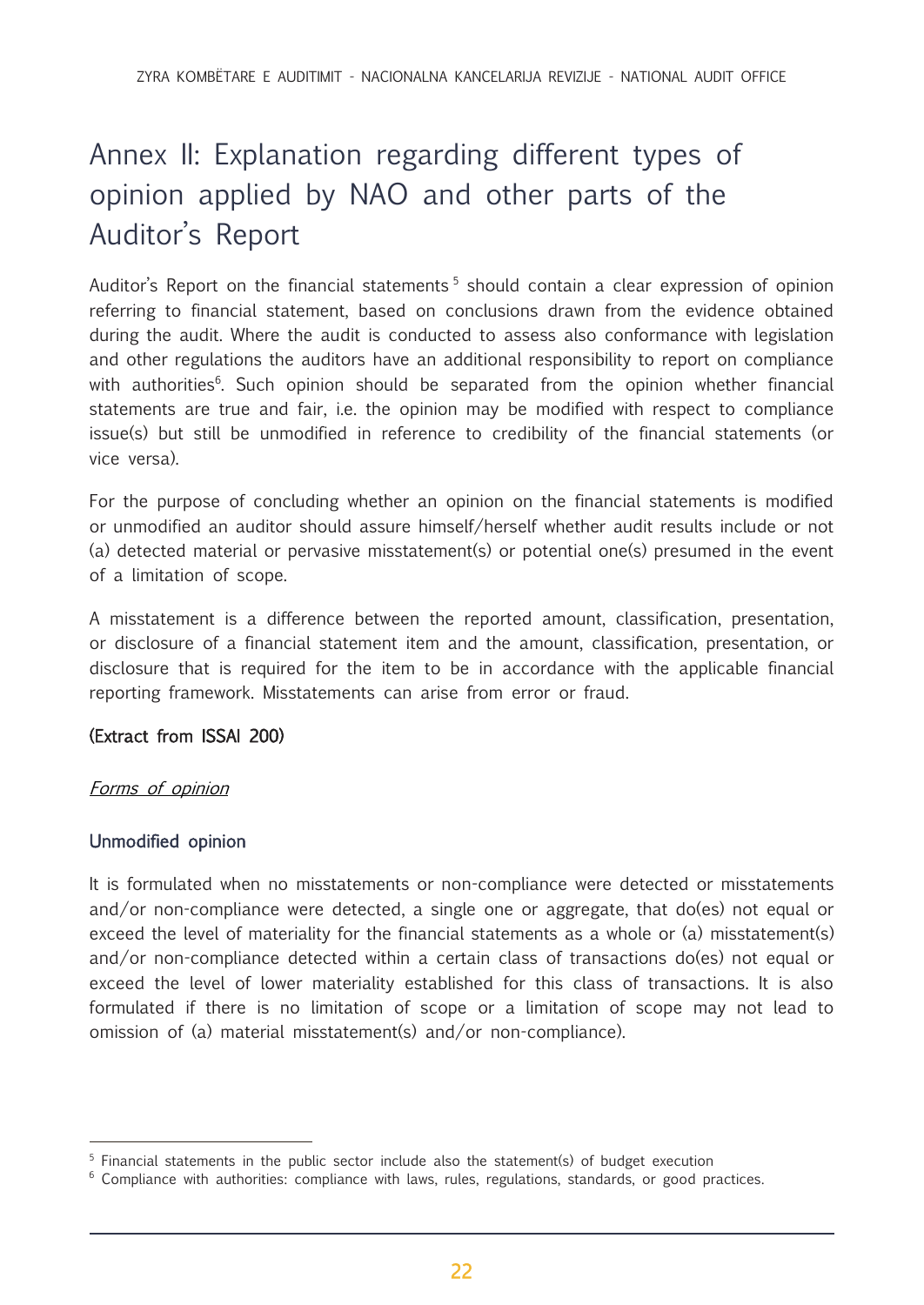Limitation of scope occurs when an auditor is unable to obtain sufficient appropriate audit evidence to conclude that the financial statements as a whole are free from material misstatement.

The auditor should express an unmodified opinion if it is concluded that the financial statements are prepared, in all material respects, in accordance with the applicable financial framework.

## Modifications to the opinion in the auditor's report

The auditor should modify the opinion in the auditor's report if it is concluded that, based on the audit evidence obtained, the financial statements as a whole are not free from material misstatement and/or non-compliance, or is unable to obtain sufficient appropriate audit evidence to conclude that the financial statements as a whole are free from material misstatement and/or non-compliance, the auditor should modify the opinion in the auditor's report. A modified opinion may be:

- Modified (qualified)
- Adverse, or
- **Disclaimer**

## Qualified opinion

It is formulated when misstatement and/or non-compliance were detected, a single one or aggregate, that equals or exceeds the level of materiality for the financial statements as a whole or (a) misstatement(s) and/or non-compliance detected within a certain class of transactions equals or exceeds the level of lower materiality established for this class of transactions. It is also formulated if there is a limitation of scope that may not lead to omission of (a) material misstatement(s).

## Adverse opinion

It is formulated when misstatement and/or non-compliance were detected, a single one or aggregate, that pervasively exceeds the level of materiality for the financial statements as a whole or (a) misstatement(s) and/or non-compliance detected within a certain class of transactions pervasively exceeds the level of lower materiality established for this class of transactions.

"Pervasive is a term used, in the context of misstatements and/or non-compliance, to describe the effects of misstatements and/or non-compliance on the financial statements or the possible effects on the financial statements of misstatements and/or non-compliance, if any, that are undetected due to an inability to obtain sufficient appropriate audit evidence. Pervasive effects on the financial statements are those that, in the auditor's judgment:

a) Are not confined to specific elements, accounts or items of the financial statements